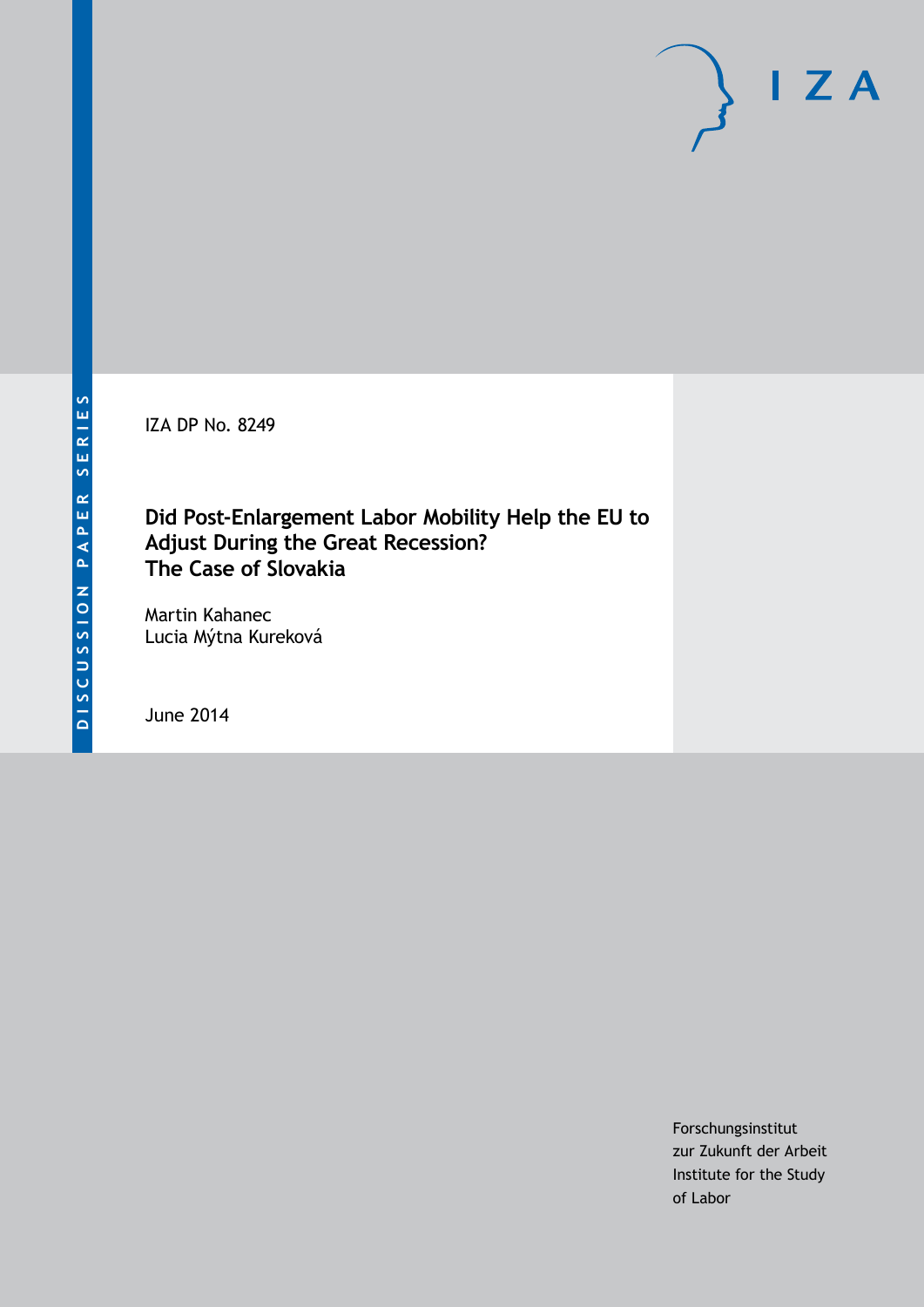# **Did Post-Enlargement Labor Mobility Help the EU to Adjust During the Great Recession? The Case of Slovakia**

**Martin Kahanec**

*CEU, IZA and CELSI*

# **Lucia Mýtna Kureková**

*SGI, CEU and CELSI*

Discussion Paper No. 8249 June 2014

IZA

P.O. Box 7240 53072 Bonn **Germany** 

Phone: +49-228-3894-0 Fax: +49-228-3894-180 E-mail: [iza@iza.org](mailto:iza@iza.org)

Any opinions expressed here are those of the author(s) and not those of IZA. Research published in this series may include views on policy, but the institute itself takes no institutional policy positions. The IZA research network is committed to the IZA Guiding Principles of Research Integrity.

The Institute for the Study of Labor (IZA) in Bonn is a local and virtual international research center and a place of communication between science, politics and business. IZA is an independent nonprofit organization supported by Deutsche Post Foundation. The center is associated with the University of Bonn and offers a stimulating research environment through its international network, workshops and conferences, data service, project support, research visits and doctoral program. IZA engages in (i) original and internationally competitive research in all fields of labor economics, (ii) development of policy concepts, and (iii) dissemination of research results and concepts to the interested public.

<span id="page-1-0"></span>IZA Discussion Papers often represent preliminary work and are circulated to encourage discussion. Citation of such a paper should account for its provisional character. A revised version may be available directly from the author.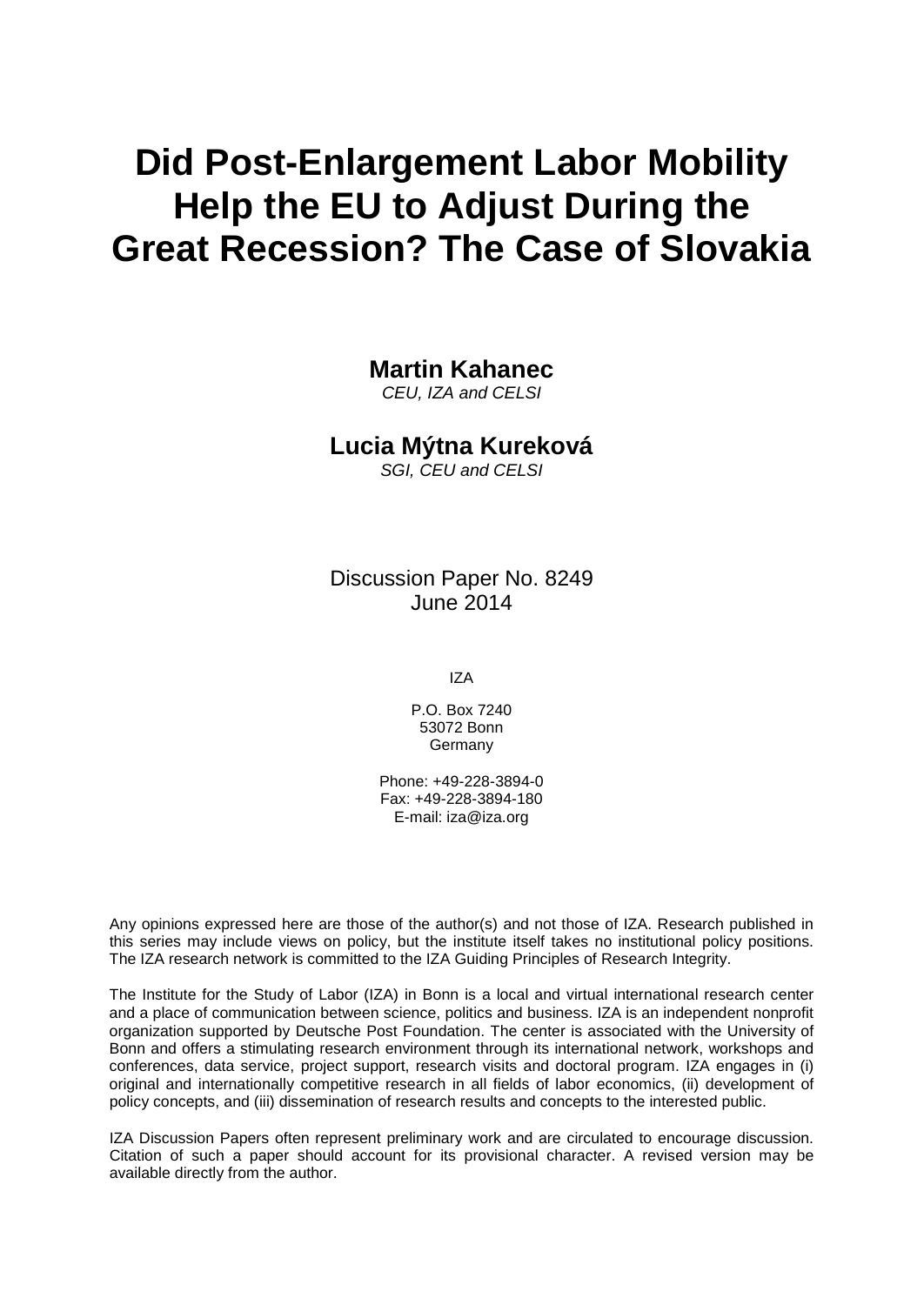IZA Discussion Paper No. 8249 June 2014

# **ABSTRACT**

# **Did Post-Enlargement Labor Mobility Help the EU to Adjust During the Great Recession? The Case of Slovakia[\\*](#page-1-0)**

This paper evaluates the mobility patterns of Slovaks into the rest of the European Union (EU) following Slovakia's EU accession in 2004 and through the Great Recession. Combining information from various data sources including the Slovak Labor Force Survey and conducting our own statistical analysis of selectivity into migration, we study whether and how migration responded to asymmetric economic shocks at home and abroad. We identify a number of shifts in the directionality and composition of migration flows in terms of the destinations, gender, age, educational attainment and occupation, reflecting changing labor market conditions in receiving countries and Slovakia. We show that besides the standard demographic factors, migration propensity was higher among the unemployed and from the more depressed regions of Slovakia. We conclude that labor migration has served as an important adjustment mechanism in the country and more generally in the EU labor market.

JEL Classification: F22, J61

Keywords: adjustment, EU enlargement, labor market, migration, Slovakia

Corresponding author:

Martin Kahanec Central European University Nádor u. 9 1051 Budapest **Hungary** E-mail: [kahanecm@ceu.hu](mailto:kahanecm@ceu.hu)

This paper was written within IZA's research sub-area "EU enlargement and the labor markets". We are grateful to the participants of the 5th IZA/CEUR Workshop on "EU Enlargement and the Labor Markets: Migration, Crisis and Adjustment in an Enlarged E(M)U II" for providing a number of suggestions that helped to improve the paper significantly. We thank the Slovak Statistical Office for providing the Slovak Labor Force Survey data. Any remaining errors are ours.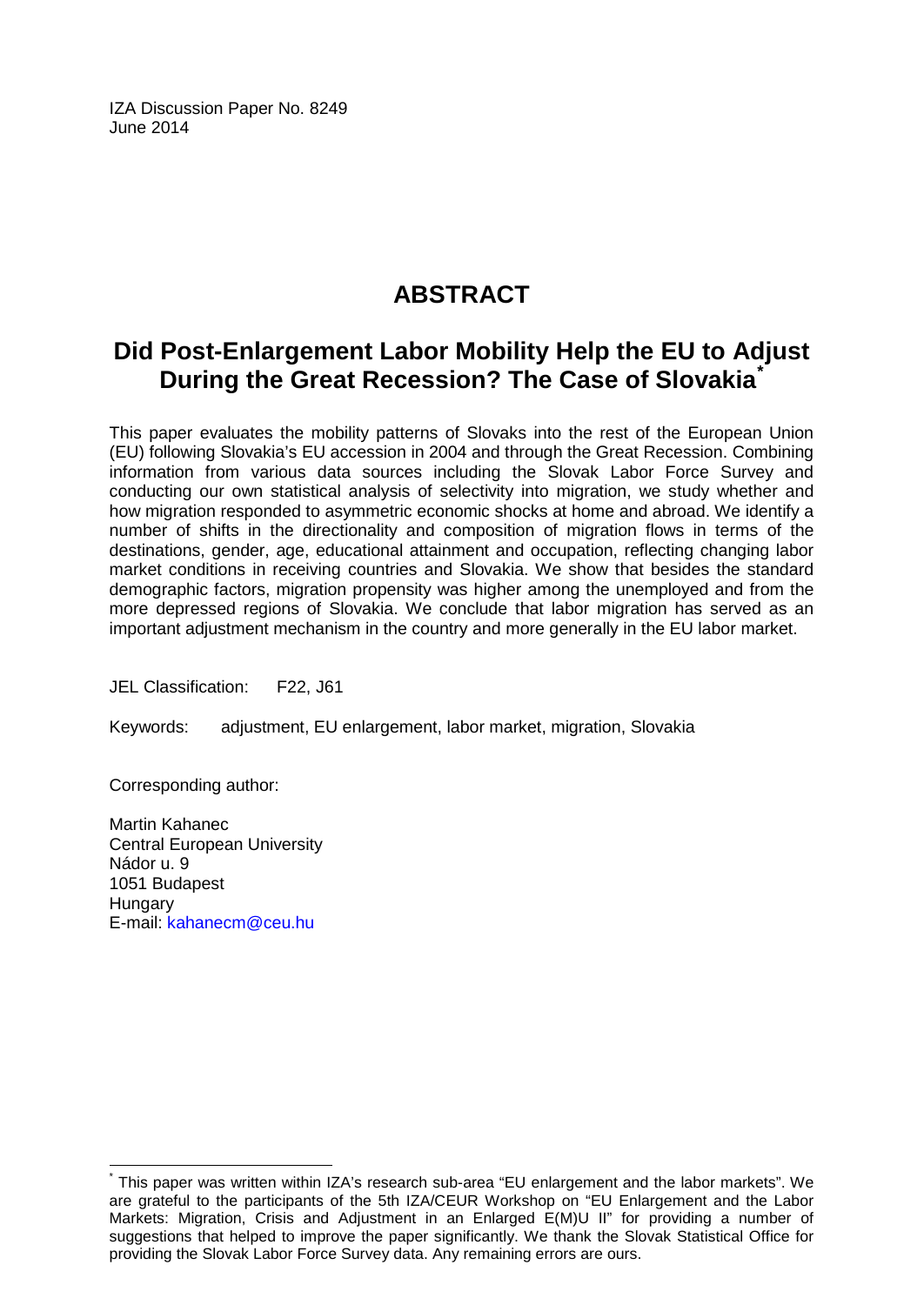#### **I. Introduction**

Although membership in the European Union (EU) looked like a distant dream to many Slovaks in the 1990s, a remarkable political and economic makeover around the turn of the millennium enabled Slovakia to join the EU in 2004, along with seven other Central-Eastern European countries. EU accession caught Slovakia on a trajectory of population aging and demographic decline. The fertility rate was and still stands significantly below the replacement rate, and the old-age dependency ratio is projected to rise to over 60% by 2060, marking one of the highest figures among the EU member states (Eurostat 2012). Immigration remains low, standing at around 1% of the population in  $2011<sup>1</sup>$ , and cannot be expected to sufficiently compensate for these demographic trends in the foreseeable future. The labor market still has not fully absorbed the structural imbalances originating from the pre-1989 command economy.

Despite these structural problems, Slovakia's accession to the EU in 2004 marked an era of improving living standards following a sequence of comprehensive economic reforms that the country mainly implemented in the early-2000s. The unemployment rate halved between 2004 and 2008, from 18% to 9.6%, although it began to rise subsequently as the economic conditions deteriorated during the Great Recession (see Figure 1). Unemployment particularly affects less-skilled workers and the elderly, as well as those living in rural areas (Brožovičová et al. 2013). However, the benefits of economic growth have not trickled down equally, with large regional disparities persisting in Slovakia. In 2004, regional unemployment rates ranged from 8.3% in Bratislavský region to almost 27% in Banskobystrický region in central Slovakia (Regional Statistics Database, Slovak Statistical Office). $<sup>2</sup>$  $<sup>2</sup>$  $<sup>2</sup>$ </sup>

<span id="page-3-1"></span><sup>&</sup>lt;sup>1</sup> Hlinčíková, Lamačková, and Sekulová (2011)

<span id="page-3-0"></span> $2 \text{ http://px-web.statistics.sk/PXWebSlovak/index}$ en.htm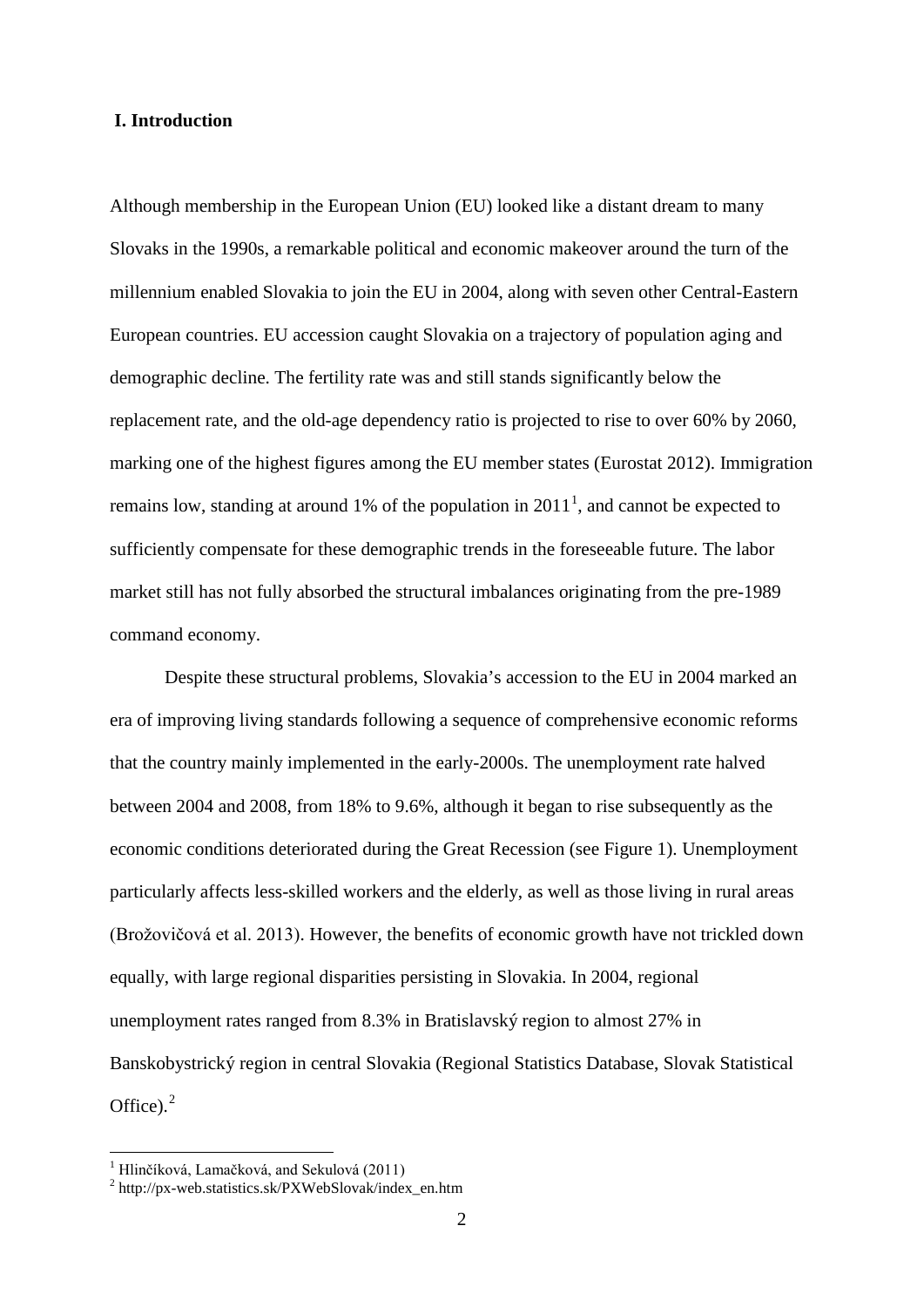EU accession started a new wave of increased out-migration from the country (see Figure 1). The number of migrants working abroad rose from around 100,000 in 2004 to a peak of 177,000 in 2007, before sharply falling to around 129,000 by 2009, with a slow decline and stabilization thereafter. Against the background of the demographic transformations, changing economic asymmetries and the Great Recession in particular, these changes in migration dynamics pose a number of nontrivial questions. Have migration flows cushioned the adverse effects of the economic shocks affecting the Slovak economy during the crisis, absorbing the redundant labor force and relieving the pressure on the Slovak welfare system? Or have they led to a deterioration of the country's stock of human capital due to outflows of the young and educated?

In Slovakia, the relationship between economic growth and labor outflows appears to be positive, with migration on the rise during the period of strong GDP growth between 2004 and 2007, declining during the period of sharp economic slowdown in 2008-2009, and remaining relatively stable during the period of moderate recovery since 2010. The overall pattern suggests that factors other than economic growth in Slovakia were key determinants of the magnitude of the outflows. On the other hand, recent studies propose that the primary drivers of out-migration include domestic labor market conditions. Besides supply and demand factors, it has been argued that labor market structure and broader institutional infrastructure, including welfare system generosity and targeting, reflect additional factors behind the observed trends (Kureková 2011a; Kureková 2013).

The interaction between unemployment and migration is crucial to the understanding of the possible role of migration as an adjustment mechanism (Puhani 2001; Fidrmuc 2004; Jurajda and Terrell 2009). One hypothesis suggests that it was primarily those with a higher probability of unemployment or inactivity who sought their luck in foreign labor markets, thereby relieving the slacks in the Slovak economy during the downturn. Ideally, these people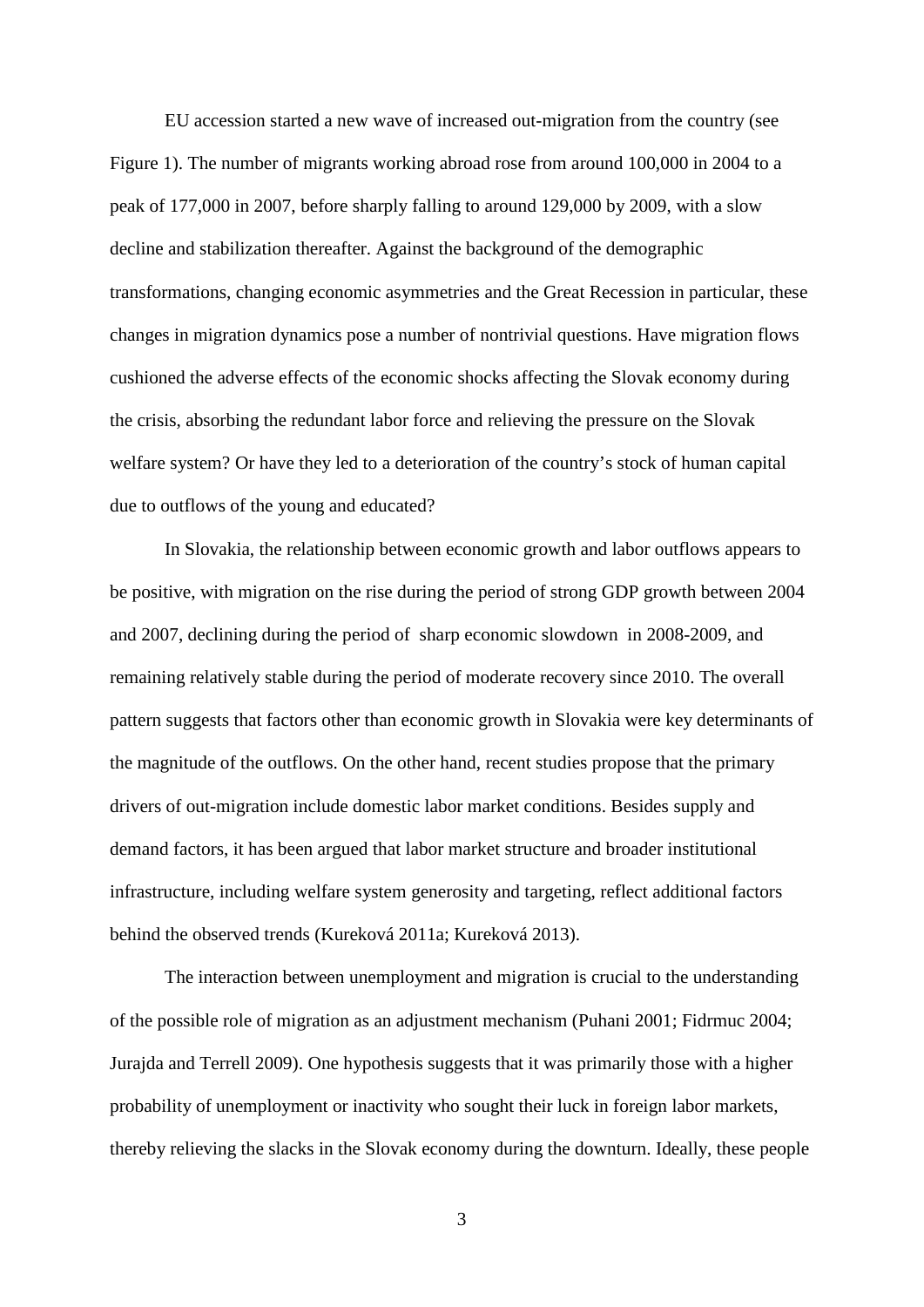would subsequently acquire additional human capital abroad (relative to the counterfactual of continuing their career, possibly involving spells of unemployment or inactivity, in Slovakia), to the benefit of Slovakia if they returned. Additional effects could arise from remittances, peer effects or direct and indirect supply and demand factors on non-migrant populations.<sup>[3](#page-3-1)</sup> On the other hand, another alternative is the emergence of a brain drain and other adverse effects of the shrinking labor force in Slovakia on its labor market and welfare systems.

In terms of the observed macro trends, it is necessary to recognize their supply and demand sides. Whereas the deterioration in the Slovak labor market during the Great Recession can be seen as a strong impetus to the supply of necessity-driven migrants from Slovakia, the demand for these workers in some of the key destination countries, including Ireland and the UK, also severely deteriorated. It is most likely the interplay of these supply and demand factors, as well as the changing policy landscape, that drove much of the variation in migration flows.

Empirically, although a causal macro-level relationship for Slovakia has not been empirically established, Pryymachenko, Fregert, and Andersson (2011) found that emigration during 2000-2007 had a strong attenuating effect on unemployment in new member states: a 10% increase in emigration rate resulted in a decrease in the unemployment rate of around 5%. Given that significant migrant outflows after the accession correlated with a marked decline in unemployment in Slovakia, a similar impact is not implausible for the country.<sup>[4](#page-5-0)</sup> Correlating labor outflows with unemployment rate between 2004 and 2012 for Slovakia yields a strong negative relationship (see Figure 1, Pearson coefficient = - 0.80) indicating that the attenuating effect of out-migration on the unemployment rate overshadows the push effect of unemployment on migration.

<span id="page-5-0"></span> $3$  For example, Elsner (2013) found significant positive effect on wages of stayers in Lithuania.  $4$  However, emigration has not only contributed to a decline in unemployment, it has also exacerbated labor shortages (Rutkowski 2007).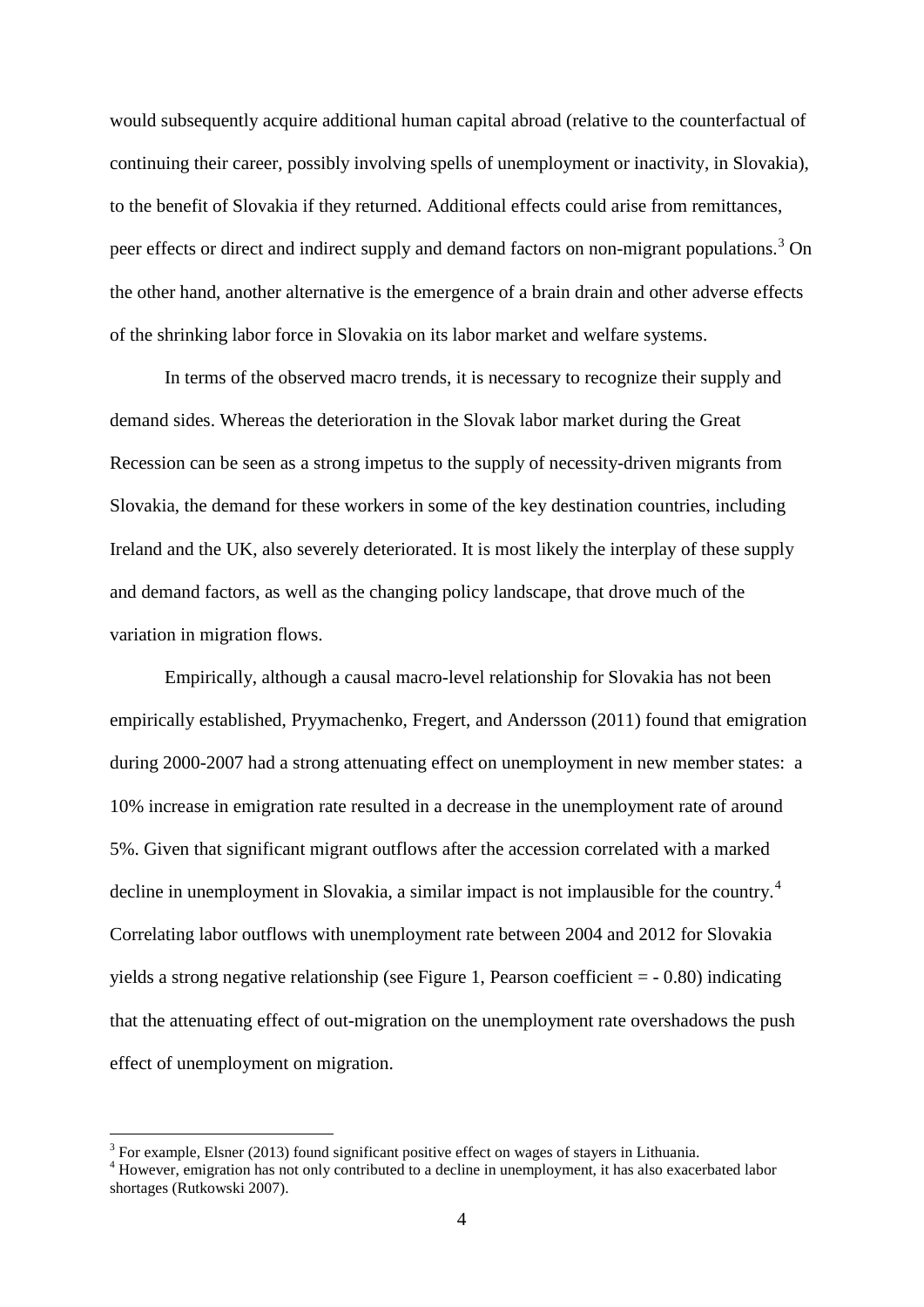In order to evaluate the effects of the outflows of migrants on the Slovak economy visà-vis the counterfactual of restricted mobility, it is important to consider which groups in the population – such as students, skilled or unskilled workers, or the unemployed – were more likely to decide to migrate, how they compared to their counterparts who did not migrate, how they fared in host labor markets, which of them decided to return, and how those who returned were absorbed in the Slovak labor market. Existing research has argued that profiles of migrants have differed based upon destination countries and key motives for emigration (Kureková 2011b; Bahna 2012a). A large share of people who worked abroad in the years following accession were young and well educated. This suggests that while by reducing labor market tensions migration could serve as an important adjustment mechanism, the possibility of a negative impact owing to brain drain or brain waste cannot be a priori excluded (see also Anacka, Fihel, and Kaczmarczyk 2014, this volume).

In this paper, we seek to assess migration dynamics from Slovakia to the rest of the EU since 2004 in terms of its interaction with the economic and social trajectory of the country and particularly the prospects of brain drain, brain gain and brain circulation. We study the extent to which migration has served as an adjustment mechanism in Slovakia during the Great Recession, including whether it exacerbated or mitigated the effects of the crisis.

We proceed as follows. The next section discusses the available data and its limitations. We subsequently provide an insight into the scale and composition of postenlargement migration flows. In the following section, we turn to an analysis of the determinants of out-migration from Slovakia, discussing whether migrants succeeded abroad, who returned, and with what outcomes. Finally, we explore the role of policies and transitional arrangements, before concluding.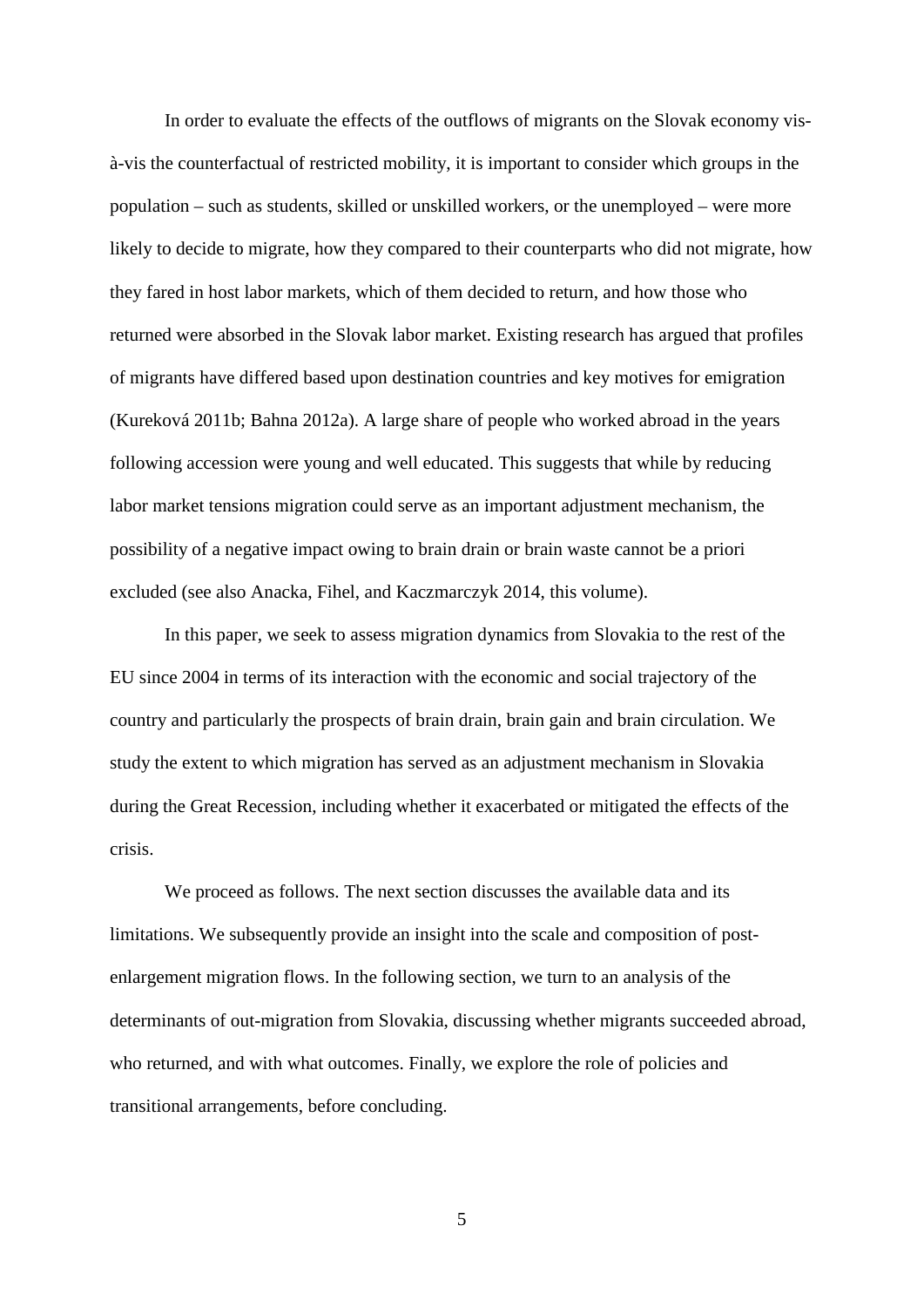#### **II. Data sources and data caveats**

We base our analysis of the selectivity of migrants on the Slovak Labor Force Survey (LFS) data, using both the aggregate statistics and micro-level dataset to measure the determinants of (short-term) labor migration by means of analyzing the main trends and a probabilistic econometric model (Probit). While the LFS is one of the few currently available representative datasets that enables studying out-migration, it has certain limitations. For instance, it only covers short-term migrants who have worked abroad for less than one year and are still considered members of a household resident in Slovakia. It thus does not capture the migration of economically independent units, whether single- or multi-person households. However, individuals engaging in temporary or seasonal work abroad or commuters are considered household members, even if they work abroad for more than a year, and are therefore included in the survey (Bahna 2012c). An important implication of this is that the LFS better captures those migrants who are family members and have attained circular or temporary patterns of mobility. To measure the scale of migration, we also rely on relevant sources in the main destination countries. Data on return migrants is not readily available and thus we infer return based on the interpretation of the changes in trends in immigration and out-migration to and from Slovakia and the main receiving countries. We use administrative data from the Central Labor Office to describe aspects of the labor market integration of return migrants.

### **III. Scale of migration and its composition**

#### *Scale of migration*

Labor migration from Slovakia has been sizable during its transformation and particularly after its accession to the EU (Figure 1).<sup>[5](#page-5-0)</sup> The number of workers abroad rose

<span id="page-7-0"></span> $<sup>5</sup>$  For similar but slightly different data on migration stock and flows see Holland et al. (2011). See also Kahanec,</sup> Pytlikova, and Zimmermann (2014, this volume).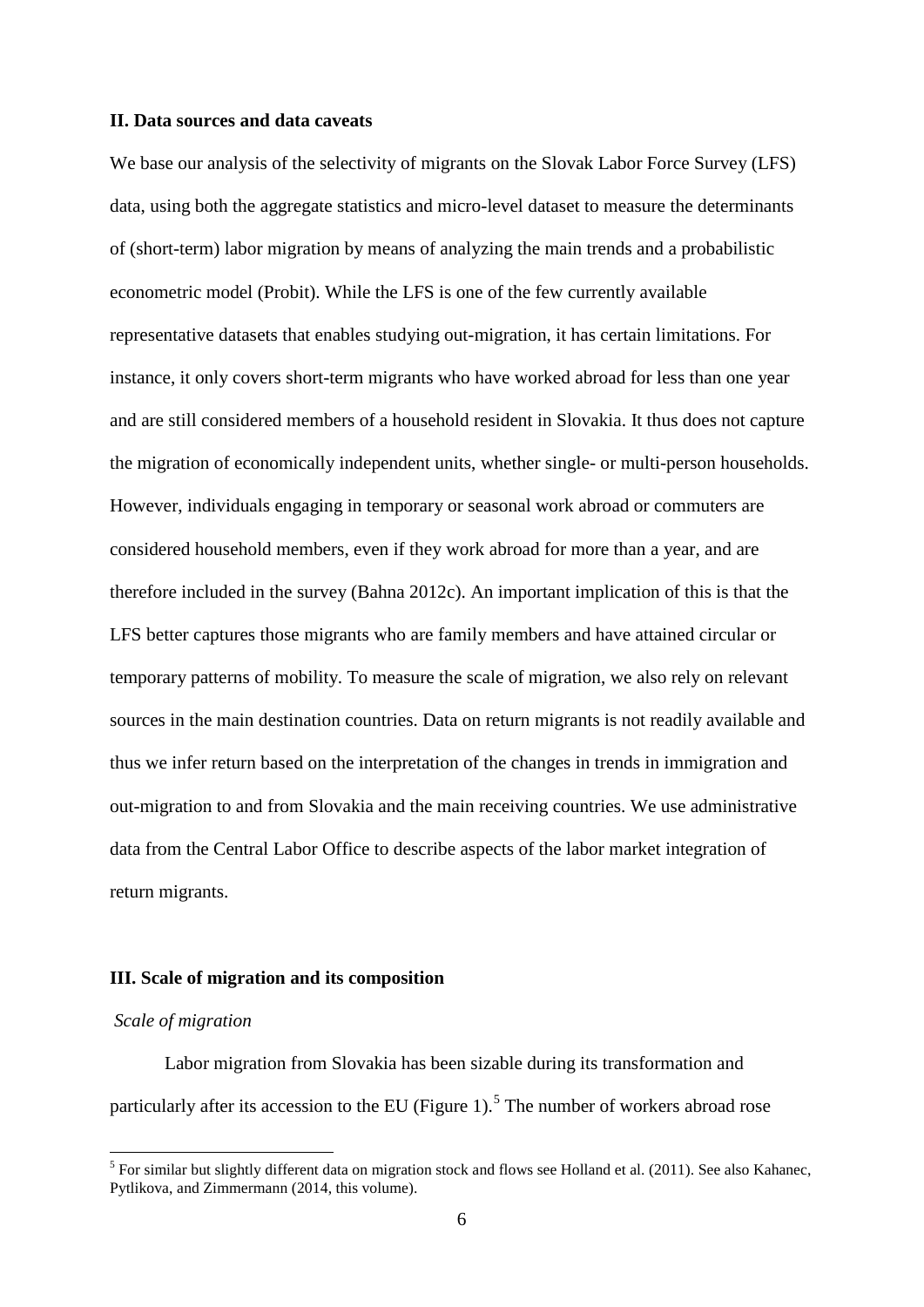sharply between 2004 and 2007, when it peaked at 177,000 people.<sup>[6](#page-7-0)</sup> However, due to the data limitations presented above, this number is likely to be underestimated. Experts have estimated that approximately 230,000-250,000 workers were employed abroad (mostly EU countries) in 2007 (Gelvicka 2009), equaling approximately one tenth of the active labor force (10-12%) (own calculations, active labor force based on Eurostat data). Between 2007 and 2009, the number of Slovaks working abroad declined considerably, before leveling off at circa 120,000 thereafter. We believe that the decline in the number of labor migrants since 2007 represents both the return of those who had worked abroad and a lower rate of outflows (see also Zaiceva and Zimmermann 2014, this volume). By the end of 2012, the overall number of labor migrants had not fallen to the pre-accession levels, suggesting that European labor markets continue to be an important destination for Slovaks. It also indicates that despite worsening economic performance in most destination countries Slovak workers cope with the relatively high rate of unemployment in Slovakia by continuing to work abroad.

Emigration from Slovakia has been unbalanced across regions. This is documented in Figure 2, showing a large variation in the share of emigrants in the economically active population by regions. The lowest and relatively stable share of outflows was found from Bratislava region, while the highest outflows took place from the regions of Prešov, Nitra and Žilina. These figures are closely correlated with regional labor market conditions and structural deficiencies that have been found to have affected patterns of emigration in Slovakia (Kureková 2011b).

<span id="page-8-0"></span> $6$  For limitations of the ability of LFS to capture migration see (Bahna 2012c).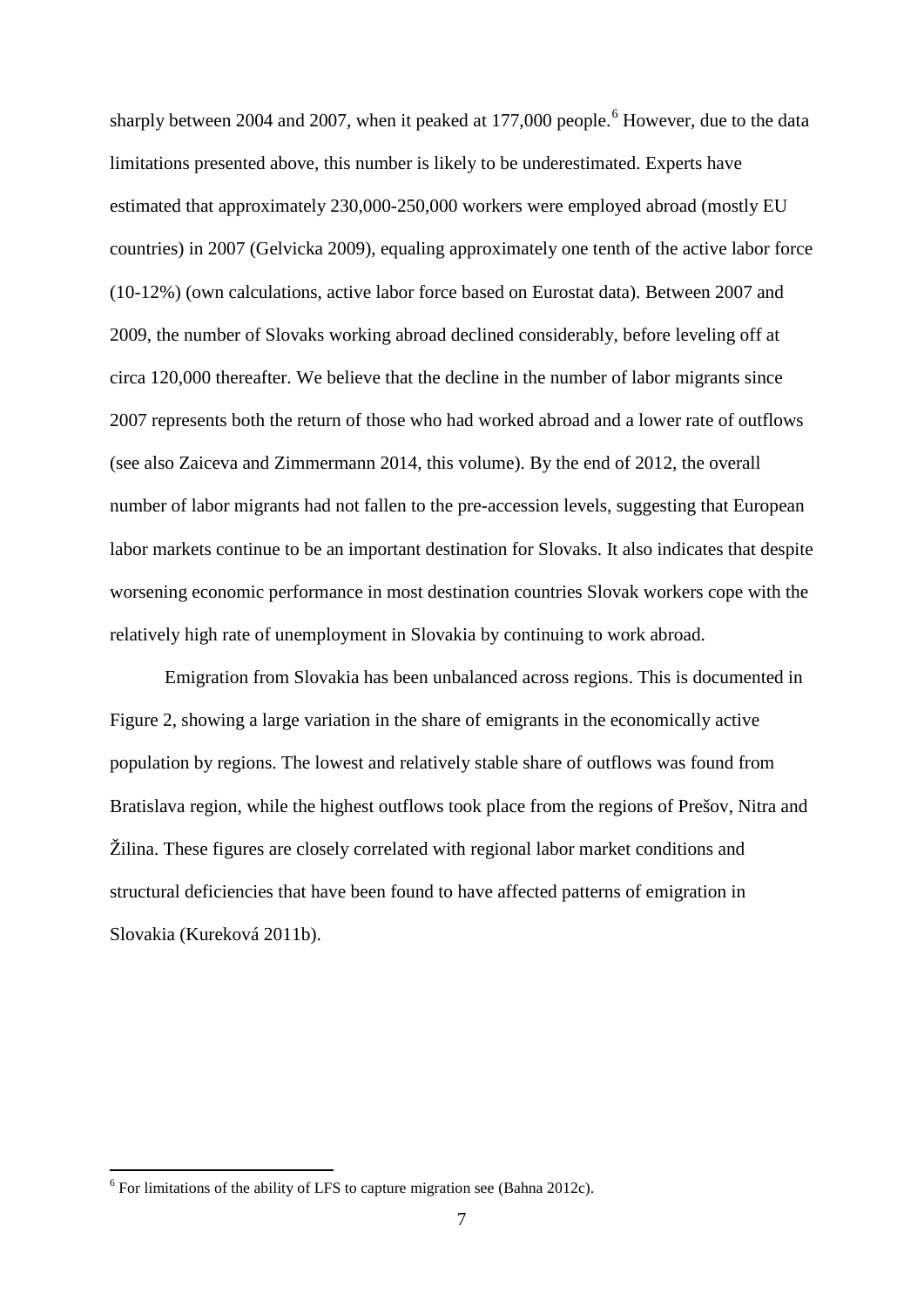

**Figure 1. Labor migration and economic indicators: 2004-2012**

Source: Labor migration (stock): Slovak Statistical Office based on the Labor force survey; GDP growth and unemployment rate: Eurostat.



**Figure 2. Working abroad by region (% of economically active population)** 

Source: Slovak Statistical Office, LFS. Own calculations.

# *Destination countries*

The aggregate figures presented above mask important compositional aspects of labor migration, changes in migrant profiles and shifts in destination countries over time. The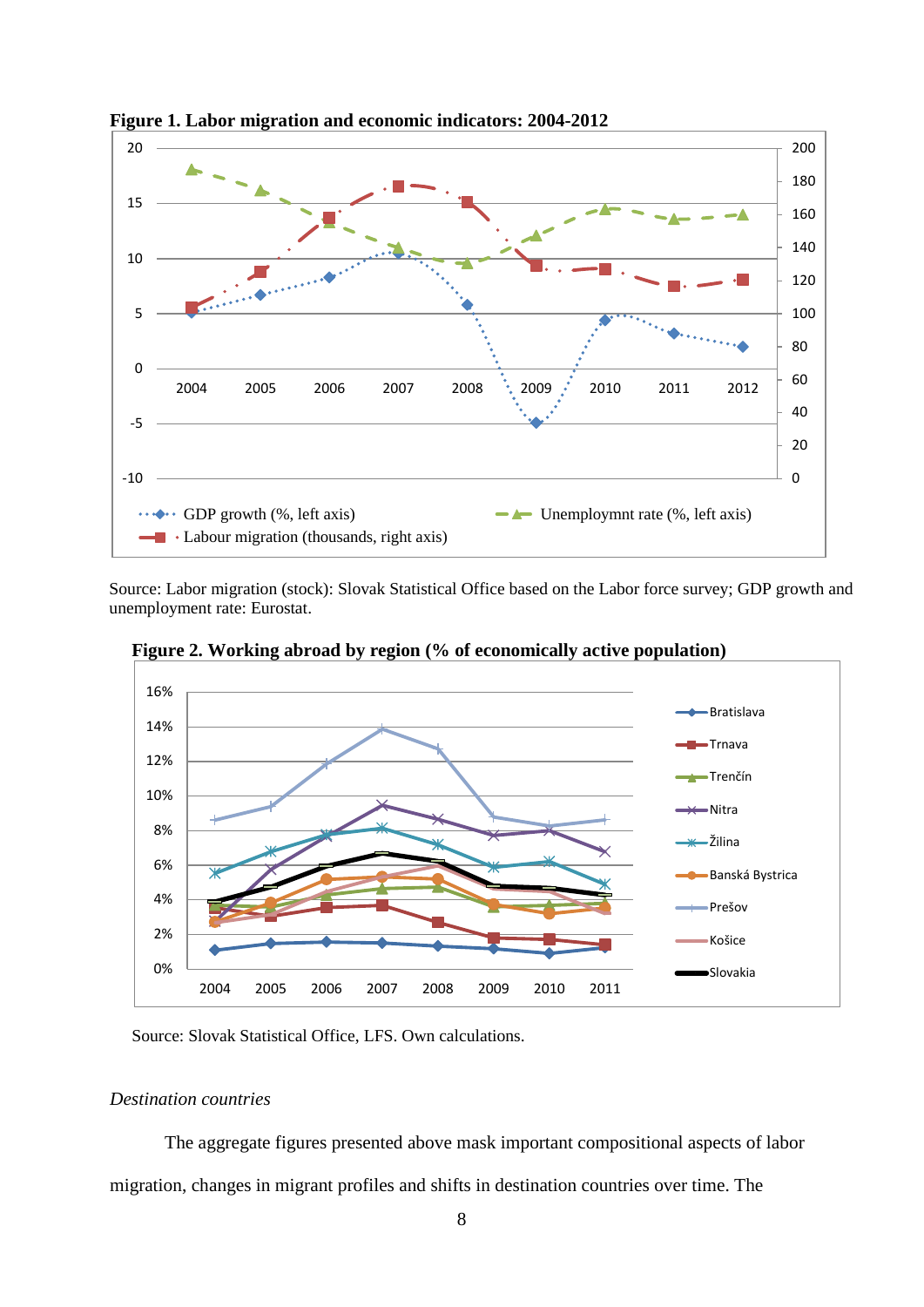interaction of host and home country labor market conditions in terms of the directionality, composition and, indeed, magnitude of migration flows is crucial for understanding the role of migration for Slovak and EU labor markets.

Since 2004, a diversification of flows to different destination countries has occurred (Figure 3). The crisis and the way in which it affected Slovak migrants' selection of destination countries is reflected in the structure of the flows. While the Czech Republic has remained the main destination country for Slovaks, the number and share of migrants heading there in proportion to other destinations has declined over time (from over 60% in 2004 to just over 40% by 2012).<sup>[7](#page-8-0)</sup> Post-accession emigration to the UK, Ireland and Hungary rose significantly, but the stocks declined approximately to 2004 levels by 2012. This decline is probably the result of the economic deterioration in these receiving countries' labor markets.





Notes: in per cent, numbers reported in the diagram represent the number of migrants in thousands. Legend: IT – Italy, DE – Germany, IR – Ireland, AT – Austria, HU – Hungary, UK – United Kingdom, CZ – Czech Republic. Source: Slovak Statistical Office, LFS.

<span id="page-10-0"></span> $^7$  Bahna (2012a) argues that one of the reasons behind the decline might be due to the way LFS data is collected whereby long-term emigrants are not considered members of the household anymore and are therefore not counted.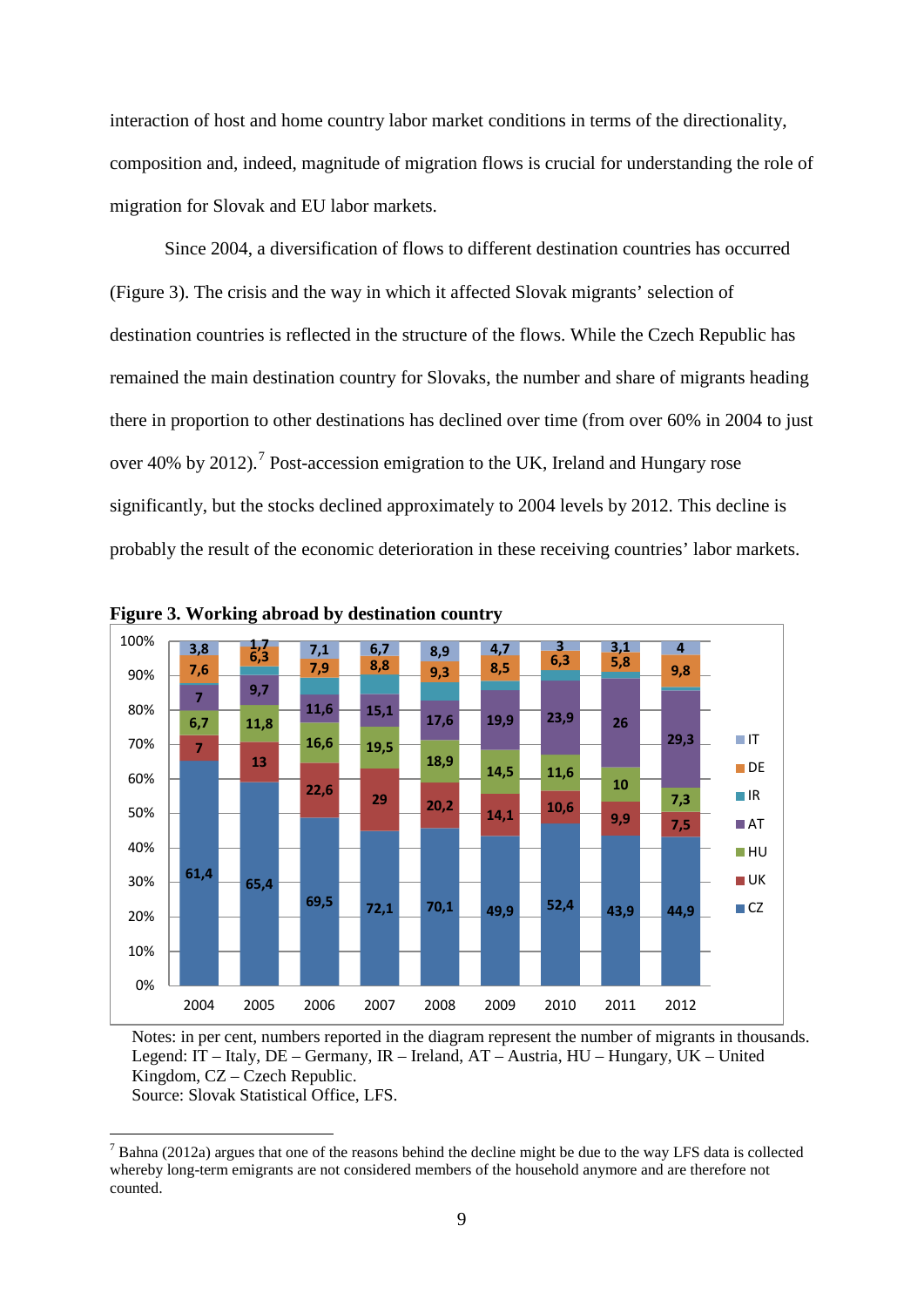It is useful to compare the LFS data with the registry data from the UK  $(NINO)^8$  $(NINO)^8$  and Ireland (PPSN) $<sup>9</sup>$  $<sup>9</sup>$  $<sup>9</sup>$  (Figure 4). NINO and PPSN figures can be considered the most accurate</sup> measure of the new arrivals (i.e. inflows) from Slovakia who are employed legally, i.e. paying taxes and social security contributions. Data reveals that the number of new arrivals in the UK halved between 2007 and 2009 and in Ireland between 2006 and 2008. Comparing these figures to the LFS data, which in turn measures the number of migrants currently employed abroad (but only for less than one year and if considered members of stayers' household), we observe that the numbers closely follow registration trends.



**Figure 4. Immigration of Slovaks to the UK and Ireland**

Source: PPSNs – Ireland, NINO – UK.

The flow of Slovak migrants to Austria shows a rising trend. Migration continued to grow despite transitional arrangements in place until May 2011. This was in part due to legal adjustment in the social and personal care sector in Austria, where the authorities responded to the mutual supply-demand interest in the migrant labor by gradually legalizing and regularizing Slovak women working in Austria since 2006 (Bahna 2012b). Looking at this phenomenon empirically, Bahna (2012b) explicitly tests the competing hypotheses of the 'crisis effect' versus the 'legalization effect', combining LFS data with his own data collection. He argues that decisions to undertake care work in Austria, as well as the level of

<span id="page-11-1"></span> <sup>8</sup> [http://statistics.dwp.gov.uk/asd/asd1/niall/data\\_collection.pdf](http://statistics.dwp.gov.uk/asd/asd1/niall/data_collection.pdf)

<span id="page-11-0"></span><sup>9</sup> <http://www.welfare.ie/EN/Topics/PPSN/Pages/ppsstat.aspx>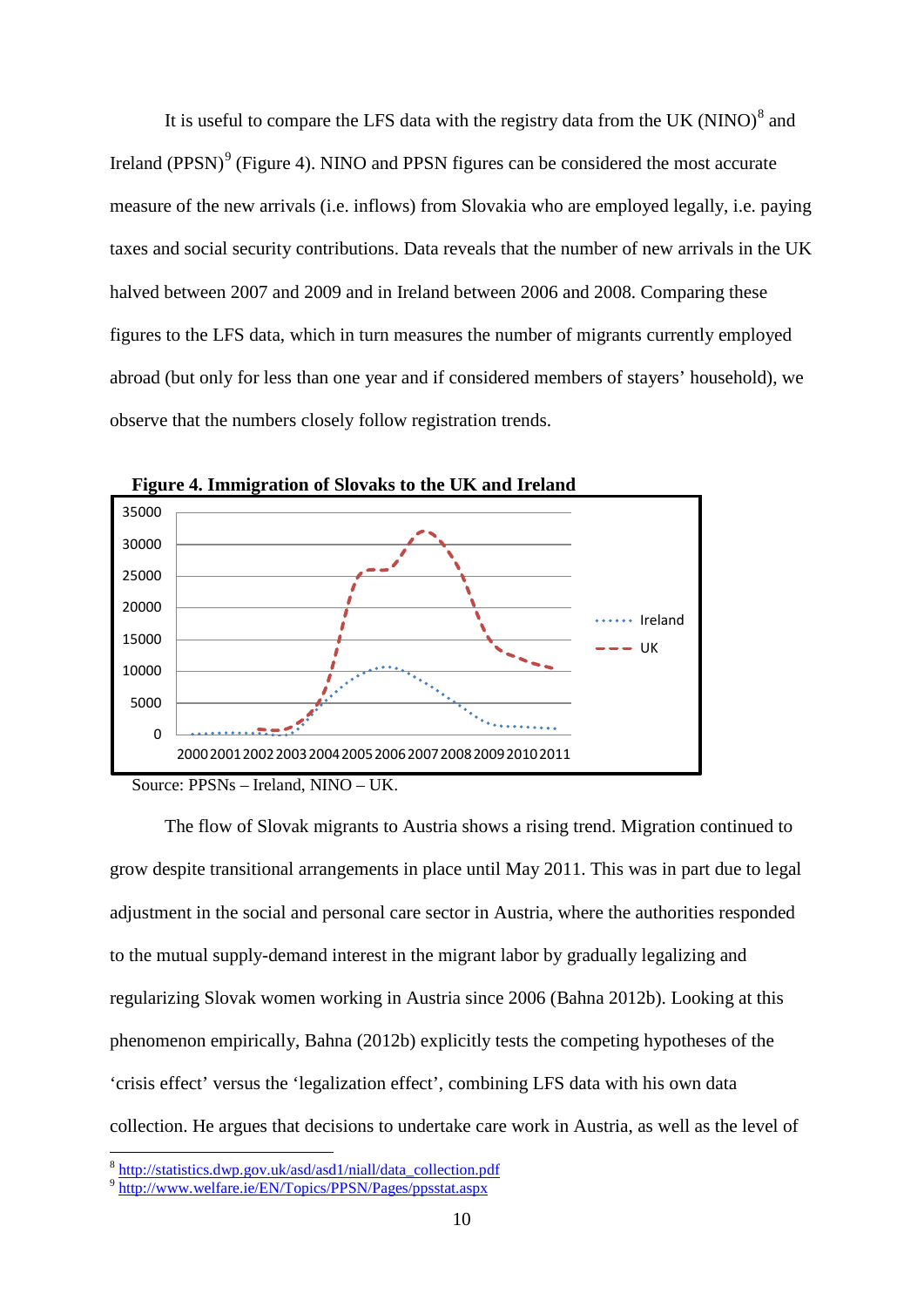income of care workers are to a greater extent explained by personal characteristics of care workers and structural factors in Slovakia, rather than the recent Austrian legislation policies. While the increase in the numbers of Slovak care workers occurred a year after the legalization in Austria, it also strongly coincided with the rise in unemployment induced by the crisis. Care workers who came to Austria after 2008 were more often previously unemployed and from regions of Slovakia with high unemployment (ibid). This indicates that both legal frameworks and socio-economic developments played a role in shaping outmigration patterns to neighboring Austria.

A similar increase did not occur with respect to out-migration to Germany, where a relatively stable share of Slovak migrants went during the studied period (Figure 3). We observe two peaks of migration to Germany: one in 2008-2009 and another in 2012. The first one may signal adjustment of migration flows in response to the deteriorating economic situation in Slovakia and in other destination countries such as Ireland or the UK at the onset of the Great Recession. The latter peak is probably due to the end of transitional arrangement in May 2011. Despite strong demand for social care labor in Germany, Slovak female workers appear to prefer fortnightly commuting to neighboring Austria (Bahna 2012b).

#### *Demographic characteristics and shifts*

The composition of those working abroad is strongly biased towards males, who comprise around 70% of all outflows. However, a more detailed analysis of gender composition by destination countries shows that groups of countries of destination have attracted males and females differently (Figure 5). Most migrant workers going to the UK, Ireland and Sweden prior to accession in 2003 were females, although the balance has since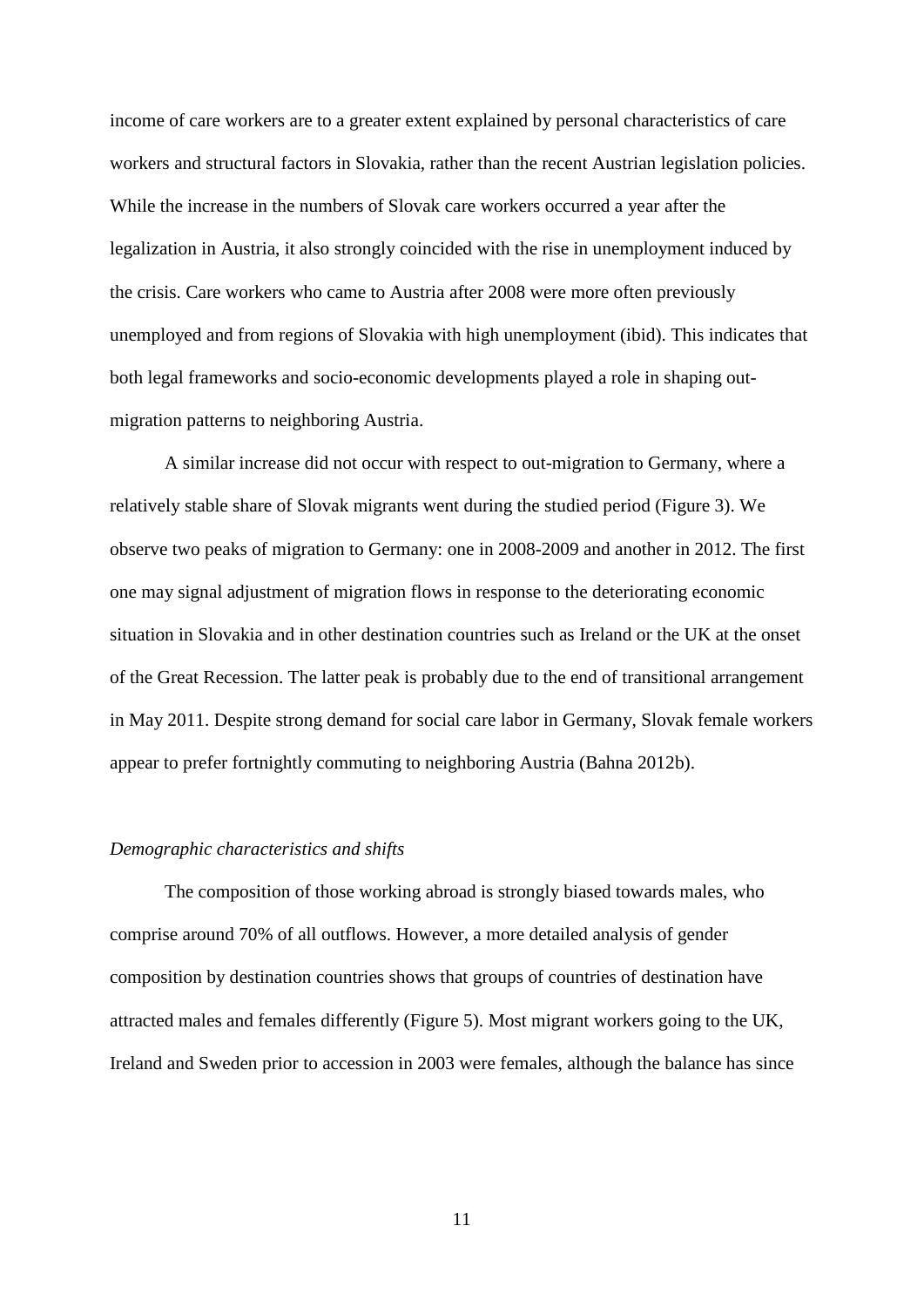reversed over time.[10](#page-11-1) Austria and Germany have attracted a growing share of female workers since 2007, mainly drawn into the elderly and social care sector. Although micro-level evidence is not yet available, this might signify a shifting role of middle-aged and elderly women during the Great Recession, who may have assumed a bread-winner position in their households, as male migrants faced difficulties in construction or manufacturing in the UK, Ireland or the Czech Republic. Indeed, migration to Austria and Germany is negatively correlated with that to Ireland, Sweden, the UK, near EU12 and other EU countries (Figure 5).



**Figure 5. Gender structure by destination groups: share of females**

Notes: In per cent.

Legend: AT – Austria, DE – Germany; IE – Ireland, SE – Sweden, UK – United Kingdom; Near EU12 – Czech Republic, Hungary and Poland; Other EU – Belgium, Bulgaria, Cyprus, Denmark, Estonia, Finland, France, Greece, Italy, Latvia, Lithuania, Luxembourg, Malta, Netherlands, Portugal, Romania, Slovenia, and Spain, also including EFTA countries Island, Norway and Switzerland.

Source: LFS, own calculations.

Corresponding to the shift in destination countries, a change in the composition of

migrants by age groups is also evident (Figure 6a). While between one-third and a quarter of

migrants were 15-24 years old in early post-accession years, their contribution to the outflows

<span id="page-13-0"></span> $10$  This could be due to the fact that prior to accession, especially the UK was open towards migration of females to work as au-pairs (see for example Williams and Baláz 2004; Williams and Baláž 2005). See also Gerdes and Wadensjö 2014, this volume).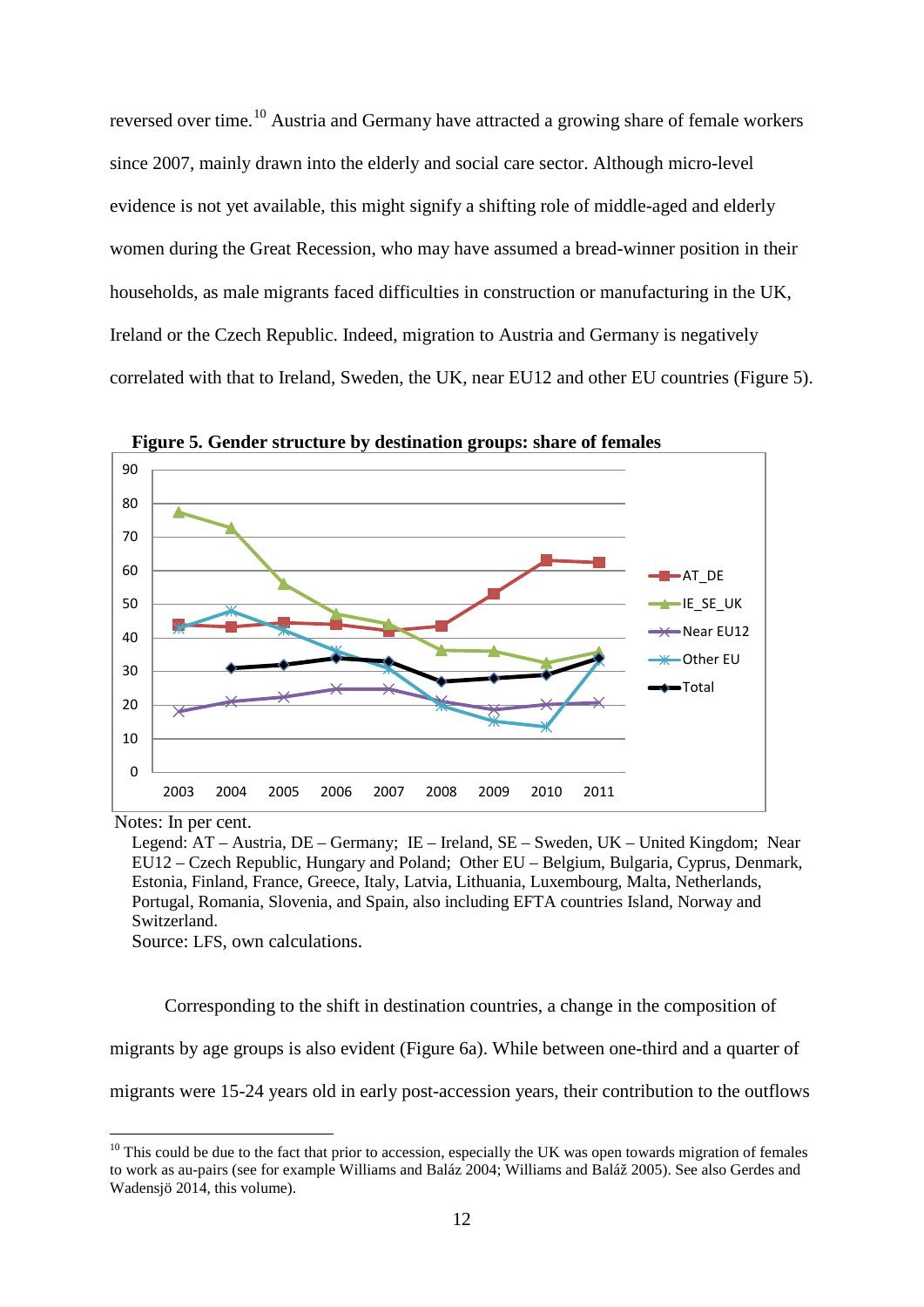had declined significantly by 2011. On the other hand, the outflow of 35-44 and especially 45- 54 and 55+ cohorts significantly increased since the beginning of the Great Recession.

These trends are consistent with the changing nature of out-migration from Slovakia: whereas students and fresh graduates seeking foreign experience and going mainly to Ireland and the UK dominated shortly after accession, the Great Recession appears to have triggered outflows of aged workers primarily to Austria and Germany. The youth is much less inclined to migrate to closer destinations, which are relatively preferred by older workforce (Figures 6b, 6c). While these trends might be partly due to migrants' aging, as well as other factors such as the dissolution of migrants' ties to households in Slovakia, they indicate significant changes in Slovaks' migration patterns after the country's EU accession and during the Great Recession.

Interestingly, this shift in the age structure is not necessarily reflected in the shift in the emigrants' education composition (Figure 7). Over 80% of emigrants at any point in time had higher secondary education (with (upper-secondary) or without (lower-secondary) leaving certificate). Higher secondary level is the predominant educational attainment for higher age categories in Slovakia; however, this is not the case for the youth, as the massification of higher education in late-1990s and 2000s has resulted in a steeply increasing share of university graduates. The fact that (i) the age composition of migrants was changing significantly, (ii) the educational composition of young cohorts in Slovakia increased markedly and yet (iii) the educational composition of migrants was not changing much signals that the trend of an increasing educational attainment of the source population was attenuated by a decreasing share of young people among migrants. This also indicates that educational attainment and age have correlated effects on the selectivity of migrants; i.e. that the effect of educational attainment on out-migration changes with age.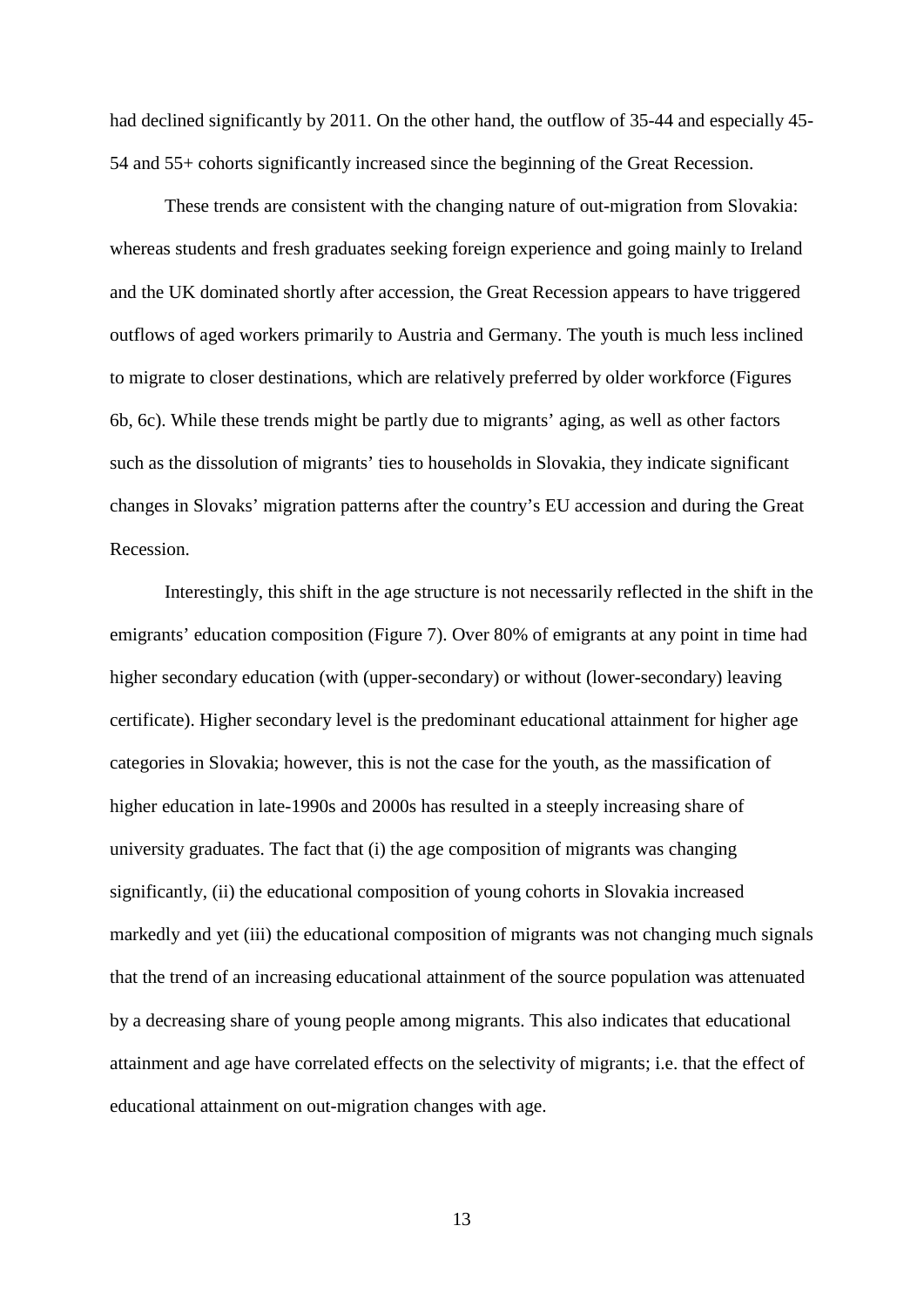**Figure 6. Age composition of emigrants**



#### **a) All destinations**



**b) Austria and Germany c) Ireland, Sweden and UK**



Source: LFS, own calculations.

Even at the height of migration to the UK and Ireland, the share of tertiary educated migrants was low, which could be due to a large fraction of young people who were still in education going to work abroad during summer breaks among the migrants. A further reason could be the undercounting of high-skilled migrants in the LFS if they were considered as independent economic units.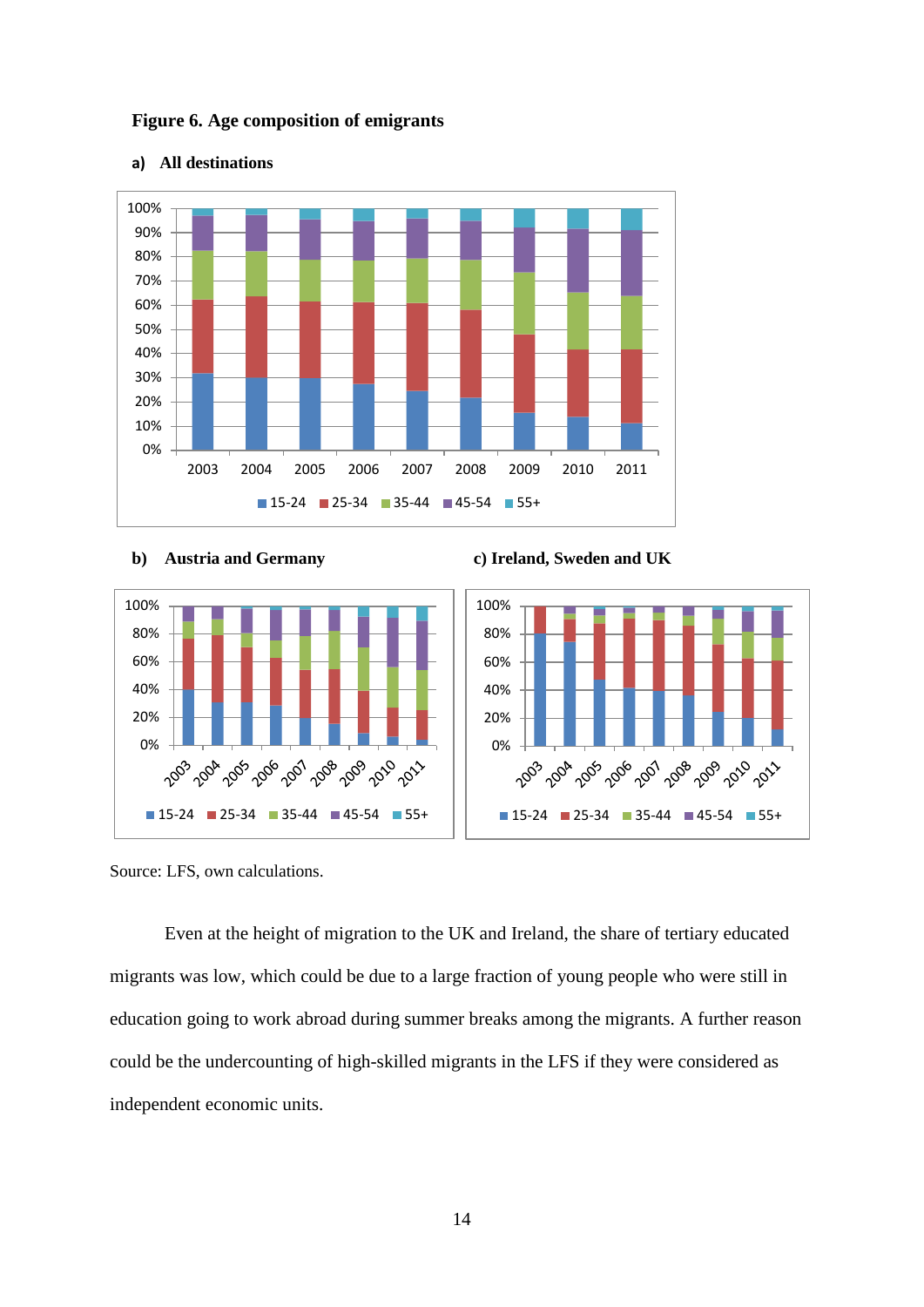

**Figure 7. Education composition of emigrants** 

Source: LFS, own calculations.

The composition of out-migration by occupation in the destination country documents a somewhat fluctuating but rather trend-less share of migrants working in low-skilled elementary occupations (ISCO9) (Figure 8). The share of plant and machine operators and assemblers (ISCO 8) has been increasing until 2008 when it reached more 21.2%, since when it declined down to 14.9% in 2011. The share of migrants in ISCO 7 jobs (craft and related trade jobs) had been declining until 2007, since when it stabilized or somewhat increased. The service sector (ISCO5), which includes personal care workers, had been rather stable before the onset of the Great Recession, during which it increased from 15.2% in 2008 to 22.3% in 2011. The share of migrants in highly skilled occupations (ISCO  $1+2$ , but also ISCO 3) was somewhat higher before than during the Great Recession, although in 2011 the share of migrants in the two highest ISCO categories increased back to almost the pre-recession levels. In panels b and c we observe that the overall trends mask important reallocation across destination countries: whereas in Austria and Germany the service and sales sector was losing importance until the onset of, and gained importance through, the Great Recession at the expense of most of the other sectors, in Ireland, Sweden and the UK the decline of the service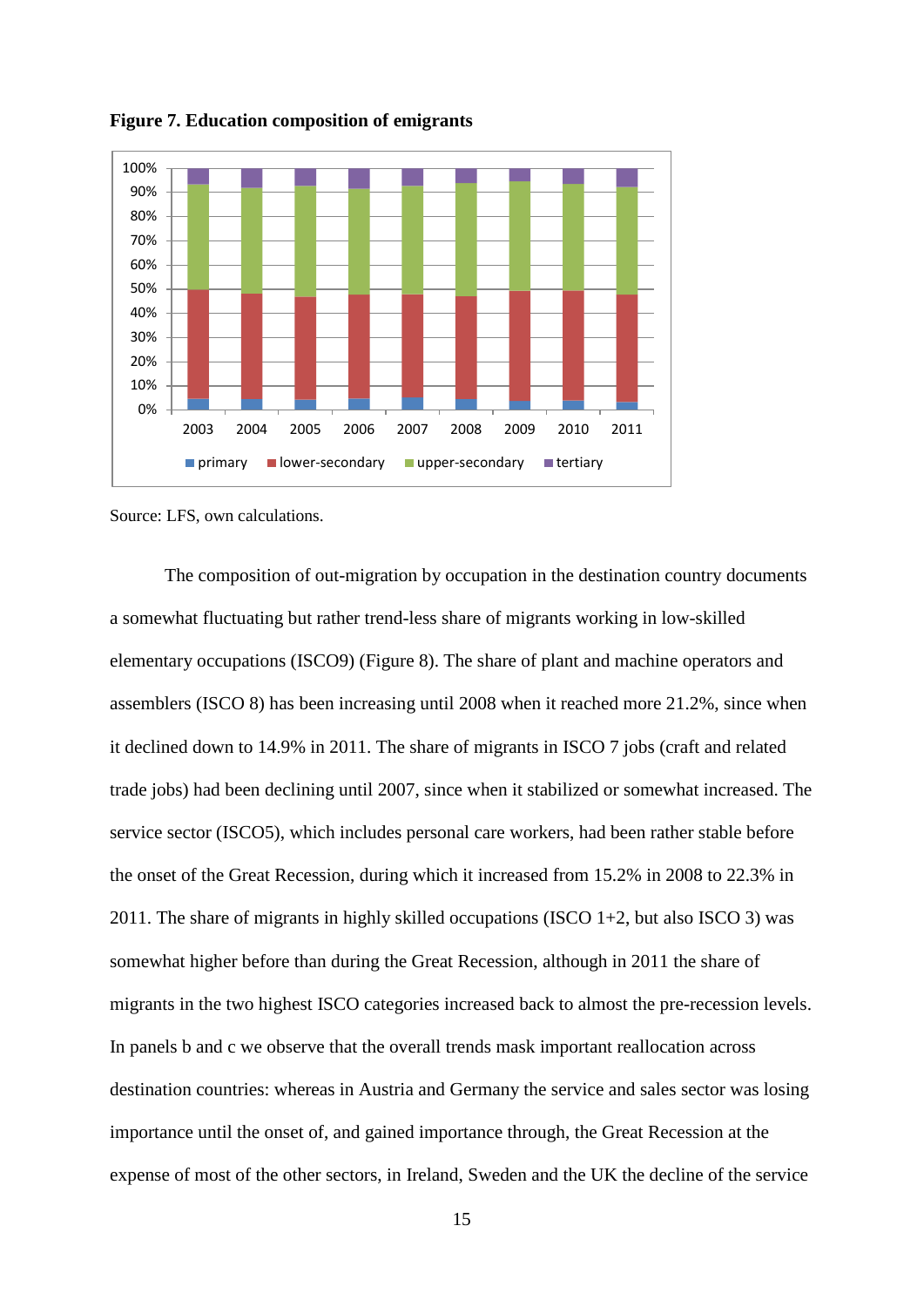and sales sector continued during the Great Recession. As we see from the discussion above, the beginning of the Great Recession was a noteworthy turning point for several trends.



### **Figure 8. Working abroad by occupation**

#### **a) All destinations**



# **b) Austria and Germany**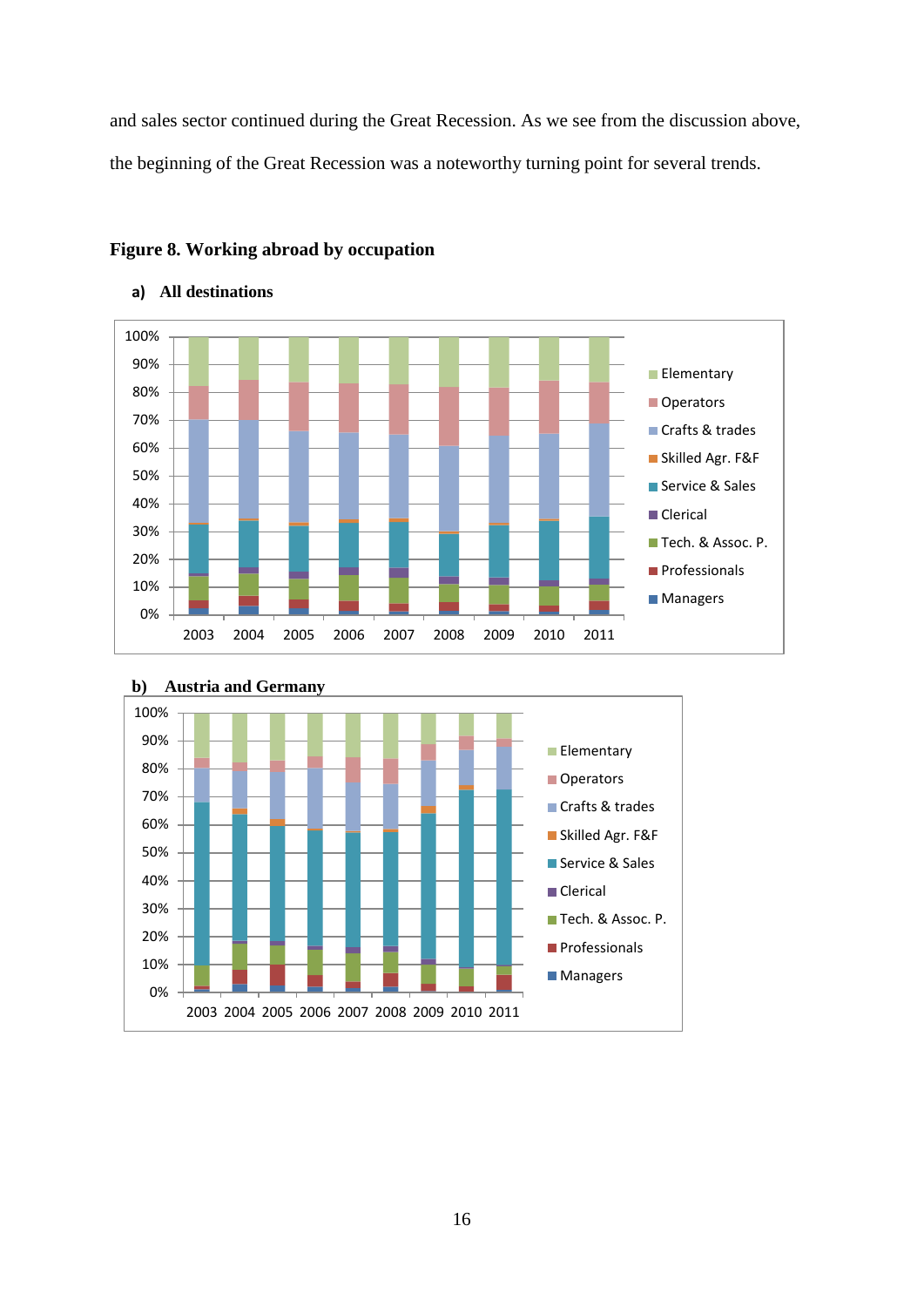#### **c) Ireland, Sweden and UK**



Source: LFS, own calculations.

#### **V. The determinants of mobility**

In this section, we expand the analysis of main migration trends to study the selectivity of the intra-EU mobility of Slovaks. We measure the independent effects of a number of key variables, including age, gender, ethnicity, economic status, educational attainment, field of study and region of origin, using a parsimonious regression analysis of data from the Slovak Labor Force Survey (see Fertig and Schmidt 2001; Hatton 2005; or Kahanec, Pytlikova, and Zimmermann 2014, this volume, for structural approaches). We explore the development of key determinants over time and in relation to the Great Recession. We also specifically study the determinants of migration of the youth. Table 1 presents a baseline model for a sample of all people aged 15 or over (Model A) and a model extended to account for economic status and field of education, run on a sub-sample of people for whom this information was nonmissing (Model B) and for youth (a sub-sample aged 15-24) specifically (Model C), based on a pooled dataset covering the period from 2003-2011. Table 2 reports the results from the full model for each year separately.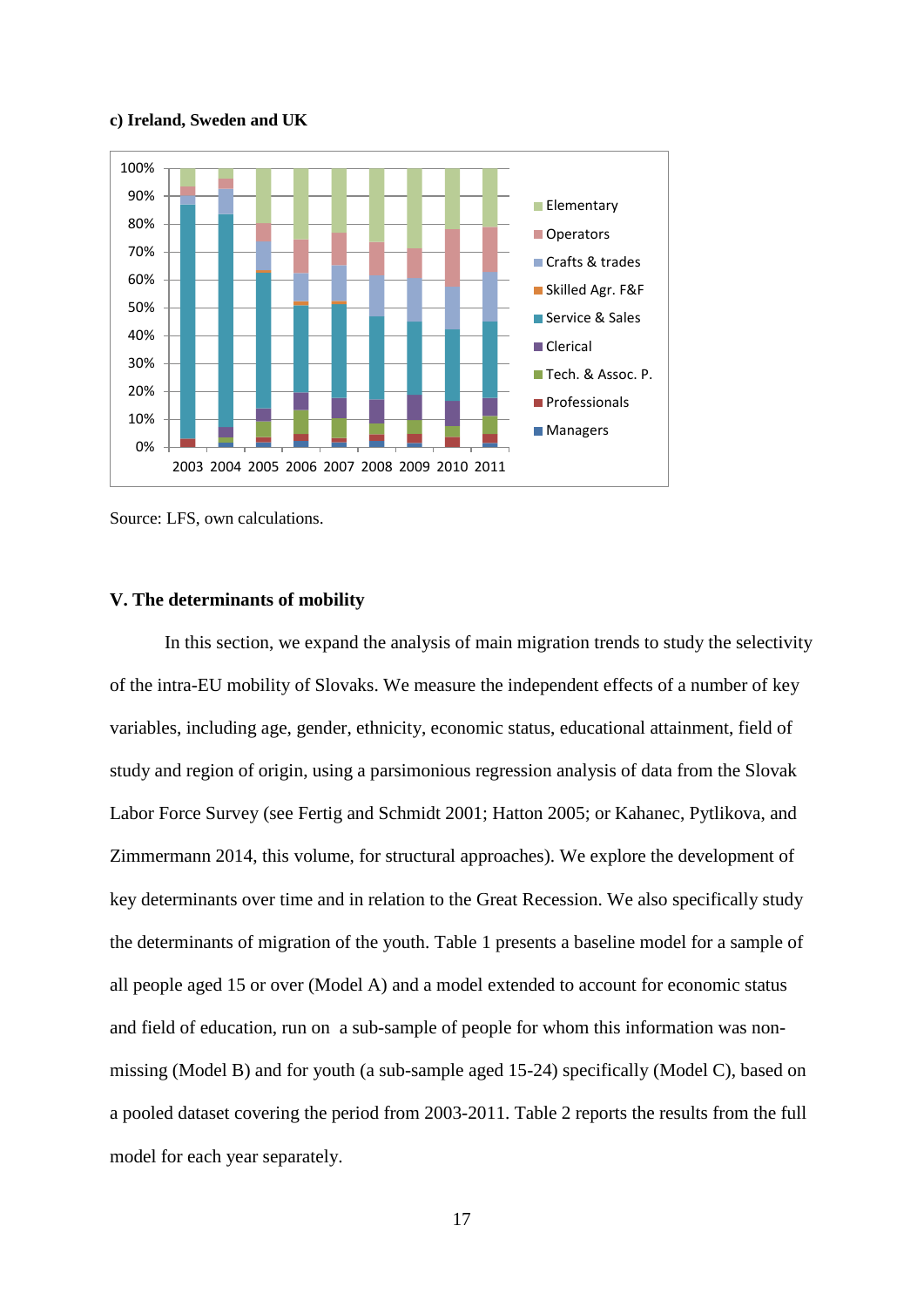The models produce consistent and robust results across different specifications. One general finding is that the region of origin and year have the most substantial impact on migration propensity. Compared to affluent Bratislava, residing in less economically developed regions in Slovakia increases the migration probability by as much as 16% in the case of Prešovský region in the eastern part of Slovakia. The year effect increases up until 2007-2008 and subsequently rises again in 2010 (Model A and Model B). These variables jointly proxy the labor market conditions and general situation across the regions in Slovakia and over time, as well as picking up the year-fixed effects of, inter alia, the economic development and the liberalization or abolition of transitional arrangements in receiving labor markets.

While demographic variables matter, individually they appear less important than the region of origin impact. As expected, migration propensity declines with age and is lower for females. Being married, as well as being divorced or widowed, also reduces the propensity to migrate. Having children in the household has a different effect on men and women: while men with children are significantly more likely to migrate, such an effect is not present for females. Compared to Slovak nationals, ethnic minorities are more likely to work abroad, which is specifically evident for the Roma.<sup>[11](#page-13-0)</sup>

Importantly, migration propensity decreases with educational attainment. On the other hand, only selected fields of study have an impact of migration: having majored in education, social sciences and agriculture reduces and health and social work major increases the likelihood of working abroad.

<span id="page-19-0"></span>In order to evaluate the effect of economic status on the propensity to work abroad, we consider the situation of individuals one year before the survey. Compared to those employed one year ago, those who were unemployed or university students are significantly more likely

<sup>&</sup>lt;sup>11</sup> Ethnicity measured as a self-identified variable. This may be problematic especially for the Roma, for whom ethnic self-identification tends to differ between national surveys and focused surveys (Zimmermann et al. 2008).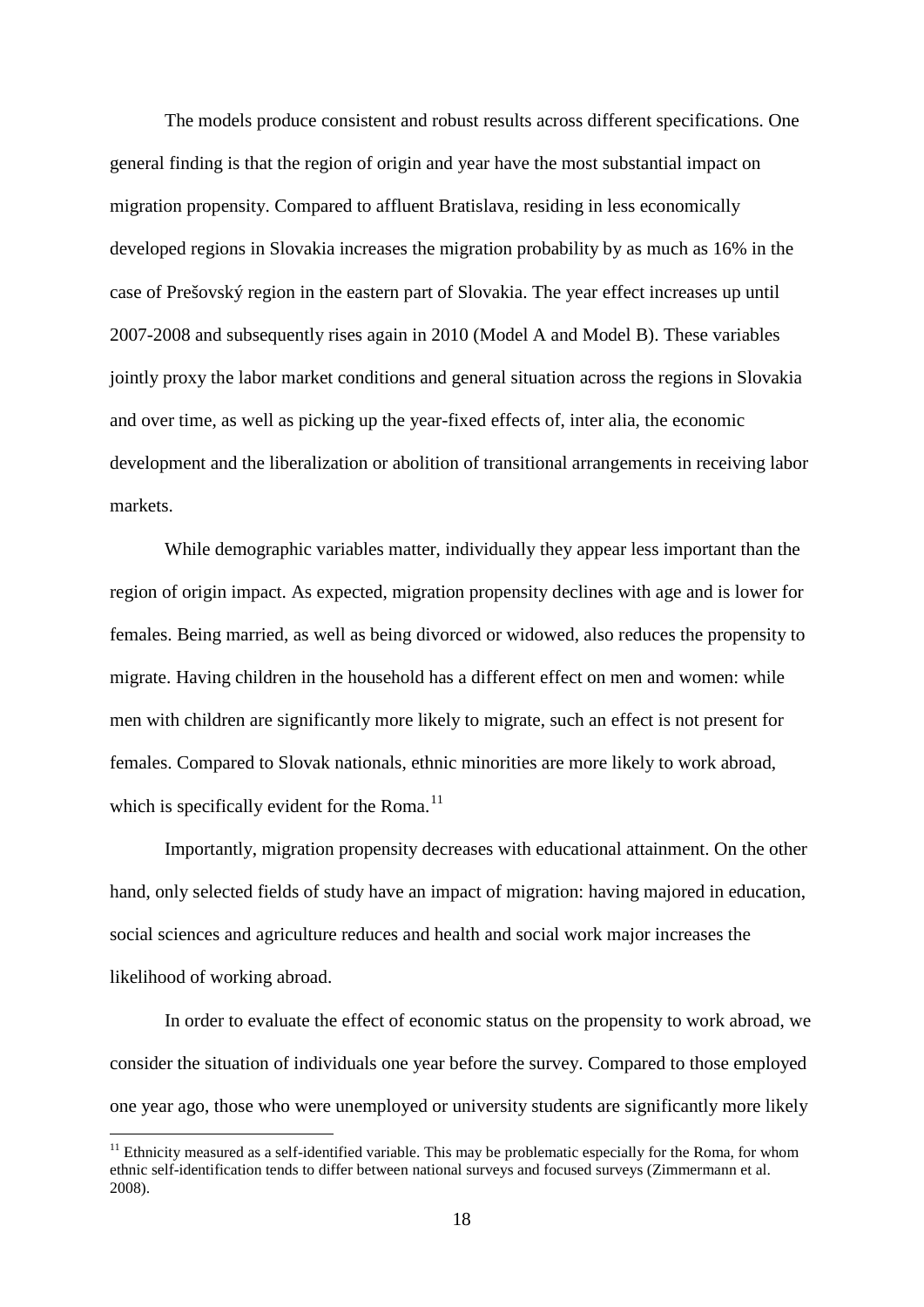to work abroad. This is consistent with the findings of other studies, which have argued that two distinct profiles of migrants from Slovakia were formed after the accession (Kureková 2011b): youth migrants mainly going to the new destinations (UK, Ireland) with short-term motives and not necessarily due to unemployment reasons; and more mature migrants who migrated to geographically closer destinations, were breadwinners, married and previously unemployed. These results are also consistent with those reported by Kahanec and Fabo (2013), who studied intentions to migrate from new member states.

Model C presents results for the youth (aged 15-24), revealing some important differences with respect to the general working age population. Among the youth, females are 3% more likely to work abroad than males, while being Roma increases the likelihood by a staggering 36%. Having studied health or social work increases the propensity to migrate by 9%, whereas other fields of study do not have a statistically significant effect. Young unemployed are pushed out by almost 5% more than their employed counterparts. The peak of youth work migration was in 2006 and 2007, with migration propensities having subsequently declined. The region of origin has a very large impact, significantly stronger than among the general population. Specifically, young people from Prešovský, Košický and Banskobystrický regions are 43%, 26% and 28% more likely to work abroad than the youth from the Bratislava region.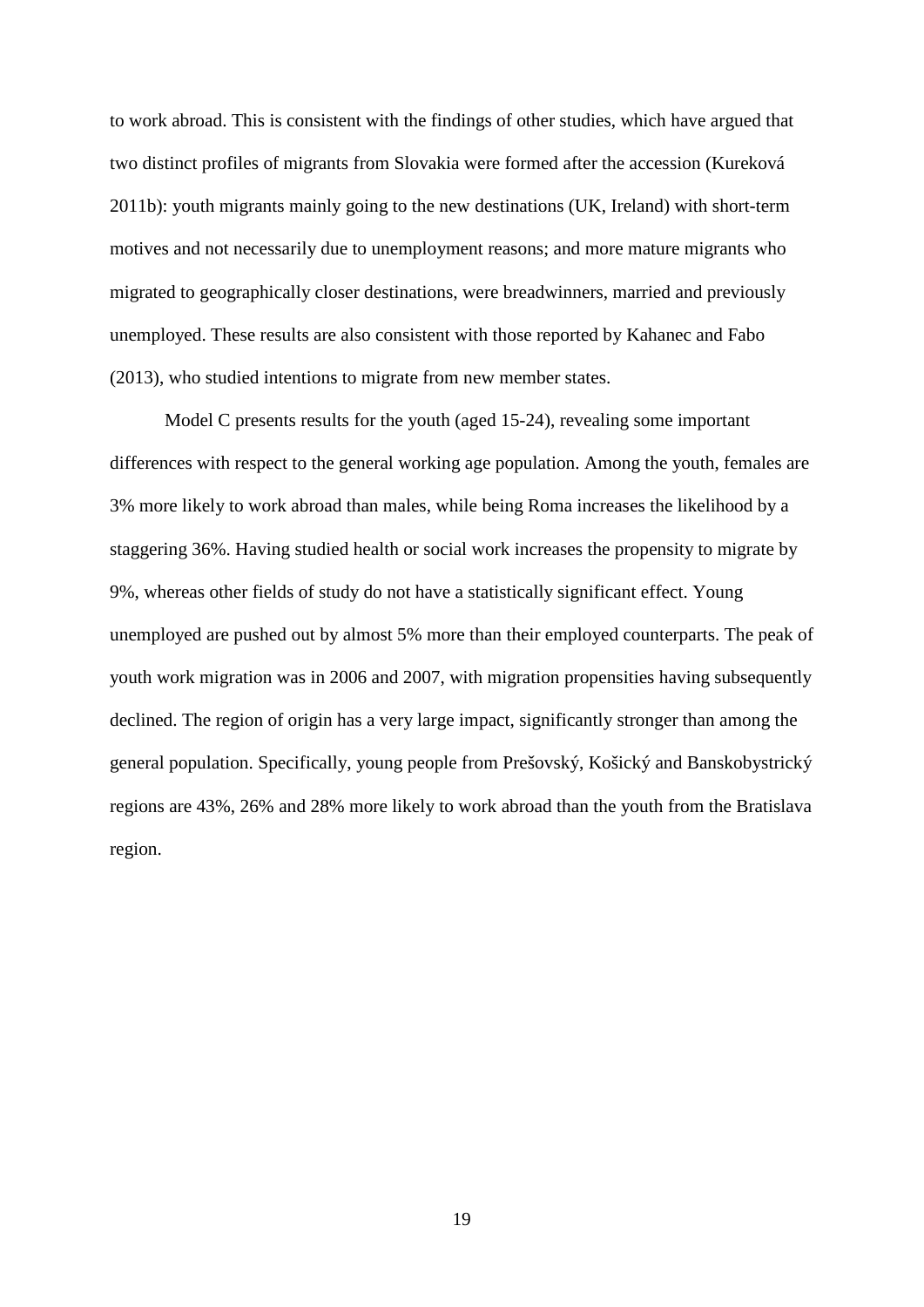|                             | <b>Model A</b>  | <b>Model B</b>             | <b>Model C</b> |  |  |
|-----------------------------|-----------------|----------------------------|----------------|--|--|
|                             |                 | <b>Economic status and</b> | Youth          |  |  |
|                             | <b>Baseline</b> | education field            | $(15-24)$      |  |  |
| DEMOGRAPHIC CHARACTERISTICS |                 |                            |                |  |  |
| Female                      | $-0.0130***$    | $-0.00760$ ***             | $0.0308***$    |  |  |
|                             | (0.00112)       | (0.00127)                  | (0.00722)      |  |  |
| Age: 25-34                  | $-0.0169***$    | $-0.0106***$               |                |  |  |
|                             | (0.00115)       | (0.00128)                  |                |  |  |
| Age: 35-44                  | $-0.0269***$    | $-0.0223***$               |                |  |  |
|                             | (0.00123)       | (0.00132)                  |                |  |  |
| Age: 45-54                  | $-0.0289***$    | $-0.0236***$               |                |  |  |
|                             | (0.00135)       | (0.00142)                  |                |  |  |
| Age: $55+$                  | $-0.0297***$    | $-0.0242***$               |                |  |  |
|                             | (0.00105)       | (0.00120)                  |                |  |  |
| Married                     | $-0.0351***$    | $-0.0327***$               | $-0.0728***$   |  |  |
|                             | (0.00174)       | (0.00176)                  | (0.00619)      |  |  |
| Other                       | $-0.0150***$    | $-0.0151***$               | $-0.0364$      |  |  |
|                             | (0.00149)       | (0.00142)                  | (0.0361)       |  |  |
| Child1                      | $0.0118***$     | $0.0109***$                | $0.0186*$      |  |  |
|                             | (0.00172)       | (0.00169)                  | (0.0102)       |  |  |
| Child 2                     | $0.0208***$     | $0.0188***$                | 0.0698***      |  |  |
|                             | (0.00238)       | (0.00233)                  | (0.0247)       |  |  |
| Child 3 or more             | 0.0298***       | $0.0273***$                | $0.0870*$      |  |  |
|                             | (0.00441)       | (0.00438)                  | (0.0451)       |  |  |
| Child 1 x Female            | $-0.0190***$    | $-0.0190***$               | $-0.0118$      |  |  |
|                             | (0.00150)       | (0.00144)                  | (0.0129)       |  |  |
| Child 2 x Female            | $-0.0305***$    | $-0.0293***$               | $-0.0596***$   |  |  |
|                             | (0.00108)       | (0.00101)                  | (0.0136)       |  |  |
| Child 3 and more x Female   | $-0.0327***$    | $-0.0304***$               | $-0.0489$      |  |  |
|                             | (0.00106)       | (0.000939)                 | (0.0331)       |  |  |
| <b>ETHICITY</b>             |                 |                            |                |  |  |
| Czech                       | $0.0273**$      | $0.0381***$                | 0.267          |  |  |
|                             | (0.0127)        | (0.0147)                   | (0.220)        |  |  |
| Hungarian                   | $0.0248***$     | $0.0171***$                | $0.0274**$     |  |  |
|                             | (0.00236)       | (0.00227)                  | (0.0121)       |  |  |
| Ukrainian or Ruthenian      | $0.0274**$      | $0.0218**$                 | $-0.0339$      |  |  |
|                             | (0.0109)        | (0.0106)                   | (0.0382)       |  |  |
| Roma                        | $0.0247***$     | $0.0511***$                | $0.362***$     |  |  |
|                             | (0.00862)       | (0.0155)                   | (0.107)        |  |  |
| Other                       | $-0.00945$      | 0.00145                    |                |  |  |
|                             | (0.0108)        | (0.0138)                   |                |  |  |
| <b>ECONOMIC STATUS</b>      |                 |                            |                |  |  |
| Non-university student      |                 | 0.00277                    | $-0.00158$     |  |  |
|                             |                 | (0.00409)                  | (0.00945)      |  |  |
|                             |                 | $0.0293***$                | 0.00667        |  |  |
| University student          |                 |                            |                |  |  |
|                             |                 | (0.00728)<br>$-0.0126***$  | (0.0187)       |  |  |
| Housewife, parental leave   |                 |                            | $-0.0935***$   |  |  |
|                             |                 | (0.00301)                  | (0.00635)      |  |  |
| Pensioner                   |                 | $-0.0190***$               |                |  |  |
|                             |                 | (0.00340)                  |                |  |  |
| Unemployed                  |                 | $0.0332***$                | $0.0491***$    |  |  |
|                             |                 | (0.00289)                  | (0.00924)      |  |  |
| Other                       |                 | $-0.000288$                | $-0.0108$      |  |  |
|                             |                 | (0.00716)                  | (0.0216)       |  |  |

# **Table 1. Probability of working abroad, 2003 – 2011**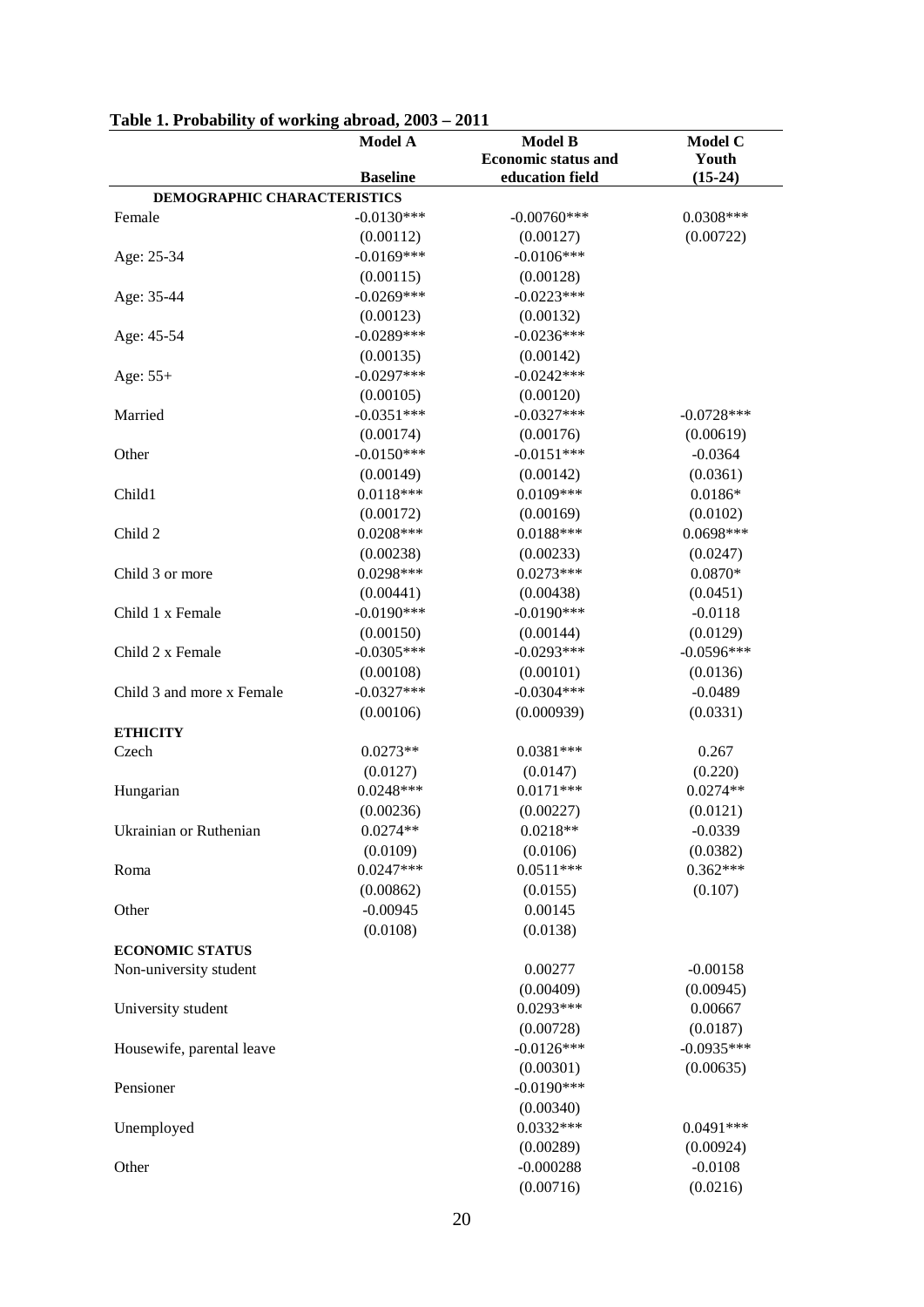| EDUCATIONAL ATTAINMENT           |             |                |              |
|----------------------------------|-------------|----------------|--------------|
| Maturita (High-school exit exam) |             | $-0.00977$ *** | 0.000742     |
|                                  |             | (0.000960)     | (0.00610)    |
| University degree (BA, MA,       |             |                |              |
| PhD)                             |             | $-0.0239***$   | $-0.0341***$ |
|                                  |             | (0.00107)      | (0.0124)     |
| <b>FIELD OF STUDY</b>            |             |                |              |
| Pedagogy                         |             | $-0.0151***$   | 0.0341       |
|                                  |             | (0.00299)      | (0.0349)     |
| Social sciences, economics and   |             |                |              |
| law                              |             | $-0.00859**$   | 0.0214       |
|                                  |             | (0.00335)      | (0.0252)     |
| Informatics and natural sciences |             | $-0.000357$    | 0.0201       |
|                                  |             | (0.00491)      | (0.0340)     |
| Technical<br>sciences            | and         |                |              |
| construction                     |             | $-0.00210$     | 0.0345       |
|                                  |             | (0.00383)      | (0.0232)     |
| Agriculture and veterinary       |             |                |              |
| science                          |             | $-0.00910***$  | 0.0454       |
|                                  |             | (0.00327)      | (0.0319)     |
| Health and social work           |             | $0.0127**$     | $0.0946**$   |
|                                  |             | (0.00541)      | (0.0392)     |
| Services                         |             | $-0.00337$     | 0.0226       |
|                                  |             | (0.00370)      | (0.0259)     |
| <b>REGION OF ORIGIN</b>          |             |                |              |
| Trenčiansky region               | 0.0306***   | $0.0193***$    | $0.147***$   |
|                                  | (0.00382)   | (0.00348)      | (0.0278)     |
| Trnavský region                  | $0.0590***$ | $0.0416***$    | $0.212***$   |
|                                  | (0.00476)   | (0.00433)      | (0.0305)     |
| Nitriansky region                | $0.101***$  | $0.0816***$    | $0.313***$   |
|                                  | (0.00582)   | (0.00561)      | (0.0341)     |
| Žilinský region                  | $0.111***$  | $0.0892***$    | $0.248***$   |
|                                  | (0.00555)   | (0.00530)      | (0.0283)     |
| Banskobystrický region           | $0.0654***$ | $0.0481***$    | $0.285***$   |
|                                  | (0.00492)   | (0.00456)      | (0.0325)     |
| Prešovský region                 | $0.166***$  | $0.139***$     | $0.438***$   |
|                                  | (0.00626)   | (0.00617)      | (0.0287)     |
| Košický region                   | $0.0675***$ | $0.0520***$    | $0.266***$   |
|                                  | (0.00467)   | (0.00437)      | (0.0302)     |
| <b>Observations</b>              | 155,015     | 139,117        | 12,543       |

Notes: Marginal effects; reference categories: male, age 15- 24 (except Model C), single, no children, Slovak ethnicity, employed, education below *maturita* (High-school exit exam), field of study: humanities, arts or general programs, Bratislavský region; year-fixed effects. Standard errors in parentheses: \*\*\* p<0.01, \*\* p<0.05, \* p<0.1.

Source: Slovak LFS (repeated cross-section), own calculations.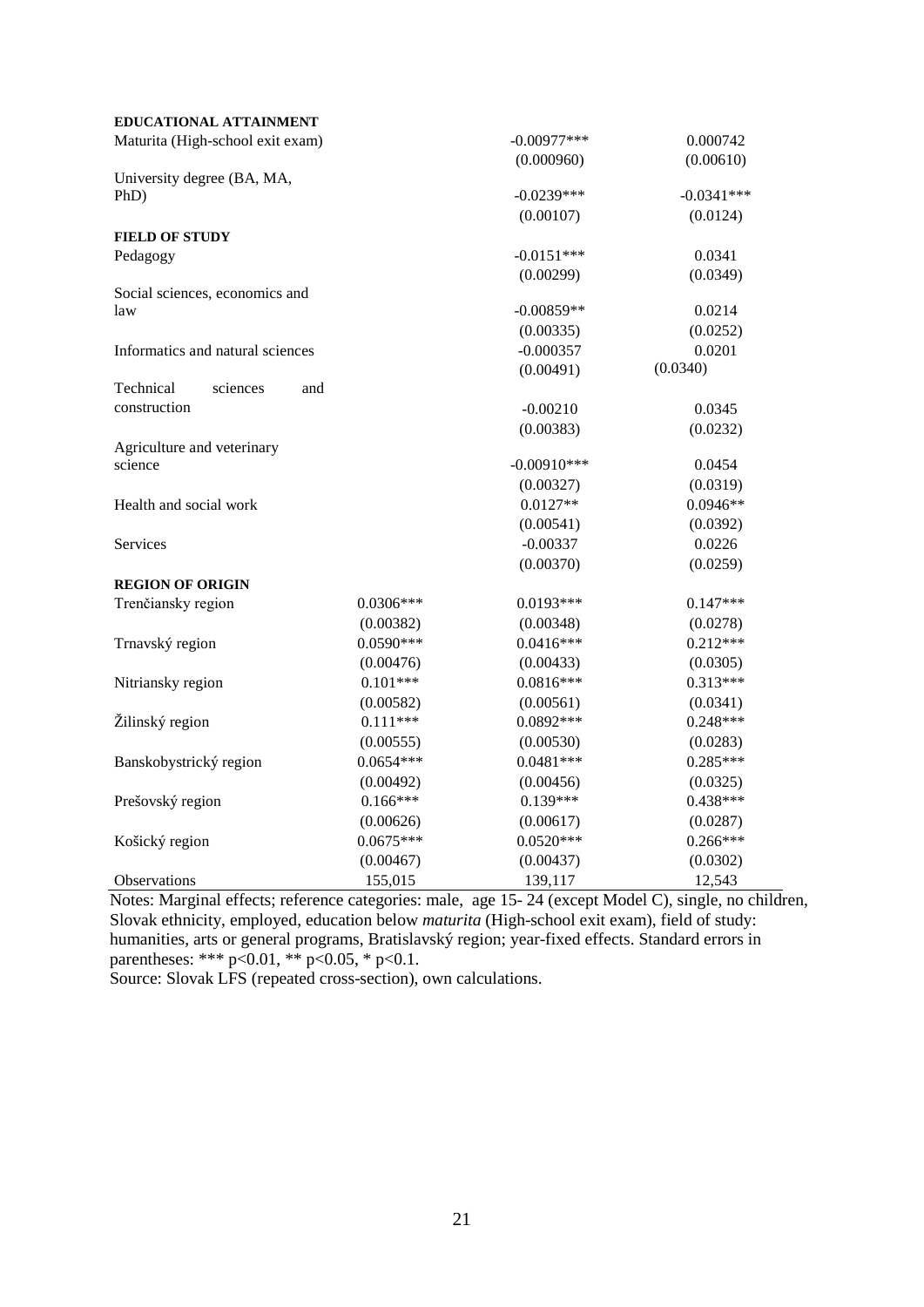|                             | 2003          | 2004          | 2005          | 2006         | 2007         | 2008           | 2009          | <b>2010</b>  | 2011           |
|-----------------------------|---------------|---------------|---------------|--------------|--------------|----------------|---------------|--------------|----------------|
| <b>LABOR MARKET STATUS</b>  |               |               |               |              |              |                |               |              |                |
| Non-university student      | 0.00911       | 0.0122        | 0.00608       | 0.00514      | 0.00292      | $-0.00666$     | 0.00844       | $-0.0187$    | $-0.00877$     |
|                             | (0.00970)     | (0.0127)      | (0.0124)      | (0.0120)     | (0.0124)     | (0.00974)      | (0.0143)      | (0.0167)     | (0.0133)       |
| University student          | $-0.0110***$  | $0.0469**$    | $0.0429*$     | $0.0379*$    | 0.0269       | 0.0274         | $0.0494*$     | 0.0286       | $0.0503*$      |
|                             | (0.00414)     | (0.0229)      | (0.0242)      | (0.0219)     | (0.0204)     | (0.0214)       | (0.0283)      | (0.0361)     | (0.0271)       |
| Housewife, parental leave   | $-0.00997**$  | $-0.0190***$  | $-0.0144*$    | $-0.00313$   | $-0.0163$    | $-0.0168*$     | $-0.00771$    | $-0.0128$    | $-0.00727$     |
|                             | (0.00412)     | (0.00447)     | (0.00866)     | (0.0118)     | (0.0102)     | (0.00887)      | (0.00981)     | (0.0159)     | (0.00998)      |
| Pensioner                   |               |               |               | $-0.0308***$ | $-0.0282***$ | $-0.0258***$   | $-0.00924$    | 0.0131       | $-0.0203**$    |
|                             |               |               |               | (0.00640)    | (0.00987)    | (0.00915)      | (0.0117)      | (0.0260)     | (0.00789)      |
| Unemployed                  | $0.0260***$   | $0.0562***$   | $0.0540***$   | $0.0432***$  | $0.0476***$  | $0.0276***$    | $-0.00205$    | $0.0226*$    | $-0.00211$     |
|                             | (0.00584)     | (0.00919)     | (0.00908)     | (0.00924)    | (0.00963)    | (0.00880)      | (0.00669)     | (0.0131)     | (0.00589)      |
| Other                       | 0.00131       | 0.0232        | $-0.0224***$  | $-0.0124$    | $-0.00497$   |                |               | 0.360        | 0.134          |
|                             | (0.00753)     | (0.0179)      | (0.00800)     | (0.0162)     | (0.0259)     |                |               | (0.386)      | (0.187)        |
| <b>EDUCATION LEVEL</b>      |               |               |               |              |              |                |               |              |                |
| Maturita (High-school exit) |               |               |               |              |              |                |               |              |                |
| exam)                       | $-0.00429**$  | $-0.00632***$ | $-0.00930***$ | $-0.0152***$ | $-0.0155***$ | $-0.00966$ *** | $-0.00826***$ | $-0.0142***$ | $-0.00869$ *** |
|                             | (0.00182)     | (0.00244)     | (0.00279)     | (0.00297)    | (0.00317)    | (0.00296)      | (0.00277)     | (0.00449)    | (0.00306)      |
| University degree (BA, MA,  |               |               |               |              |              |                |               |              |                |
| PhD)                        | $-0.00686***$ | $-0.0113***$  | $-0.0196***$  | $-0.0231***$ | $-0.0317***$ | $-0.0322***$   | $-0.0307***$  | $-0.0418***$ | $-0.0272***$   |
|                             | (0.00239)     | (0.00314)     | (0.00328)     | (0.00345)    | (0.00350)    | (0.00315)      | (0.00287)     | (0.00476)    | (0.00326)      |
| <b>Observations</b>         | 16,144        | 15,809        | 16,122        | 16,691       | 16,776       | 17,086         | 15,976        | 9,597        | 13,717         |

# **Table 2. Probability of working abroad by year**

Notes: Marginal effects; reference categories: male, age 15- 24, single, no children, Slovak ethnicity, employed, education below *maturita* (High-school exit exam), field of study: humanities, arts or general programs, Bratislavský region. Standard errors in parentheses: \*\*\* p<0.01, \*\* p<0.05, \* p<0.1. Source: Slovak LFS, own calculations.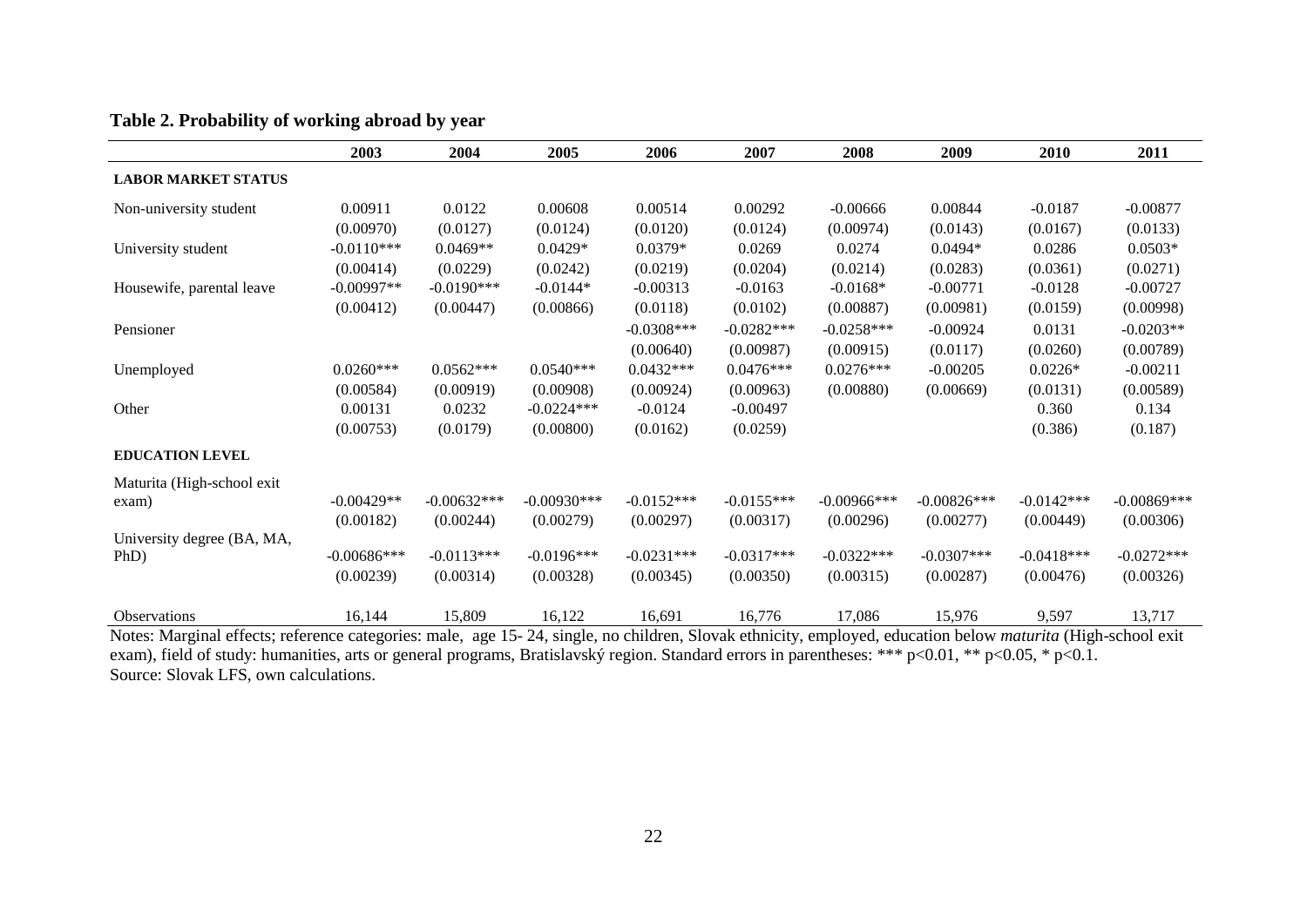Table 2 presents a set of regressions corresponding to Model B from Table 1 for each year separately. We find consistent results for the impact of basic demographic variables, as presented above, and therefore only display the key variables of interest.<sup>[12](#page-19-0)</sup> These suggest that for most years, females, older or married persons are less likely to migrate for work abroad. While university students were less likely to migrate than employees in 2003, this has changed markedly after accession. At the same time, university educated people are significantly less likely to migrate for work in any studied year, and increasingly less so over time, apart from in 2011. With the exception of 2009 and 2011, people who were unemployed a year ago are significantly more inclined to work abroad, although the measured percentage point impact decreases in size over time and holds lesser significance during the Great Recession.<sup>[13](#page-24-0)</sup> The region of origin continues to have the largest impact in terms of determining whether one works abroad, with the most marked effect in the more depressed regions.

#### **VI. Labor market outcomes in the receiving countries and upon return**

After EU accession and before the start of the economic and financial crisis, a significant share of migrants from Slovakia were young people, typically university students or fresh graduates who explored new destinations, such as Ireland and the UK. As a result, brain drain became a widely discussed concern during the period. Key questions include the extent to which post-enlargement migrants practiced their skills or acquired new competences, whether their migration plans were permanent, temporary or circular and to what extent they were able to integrate and use their skills in the Slovak labor if they returned.

 $12$  Full results available upon request. It is worth noting that after EU accession, compared to 2003 and 2004, workers of Hungarian ethnicity and the Roma (especially in 2010 but also 2007) were more likely to migrate for work, ceteris paribus. This may signal a higher responsiveness of ethnic minorities to liberalization of mobility within the EU, although the scope of comparison is limited here.

<span id="page-24-1"></span><span id="page-24-0"></span> $13$  This may be due to worsened employment opportunities in receiving countries, new active labor market policies implemented as a reaction to the Great Recession in Slovakia, or due to an increased complexity of the relationship between migration and unemployment during the economic downturn, which requires further research.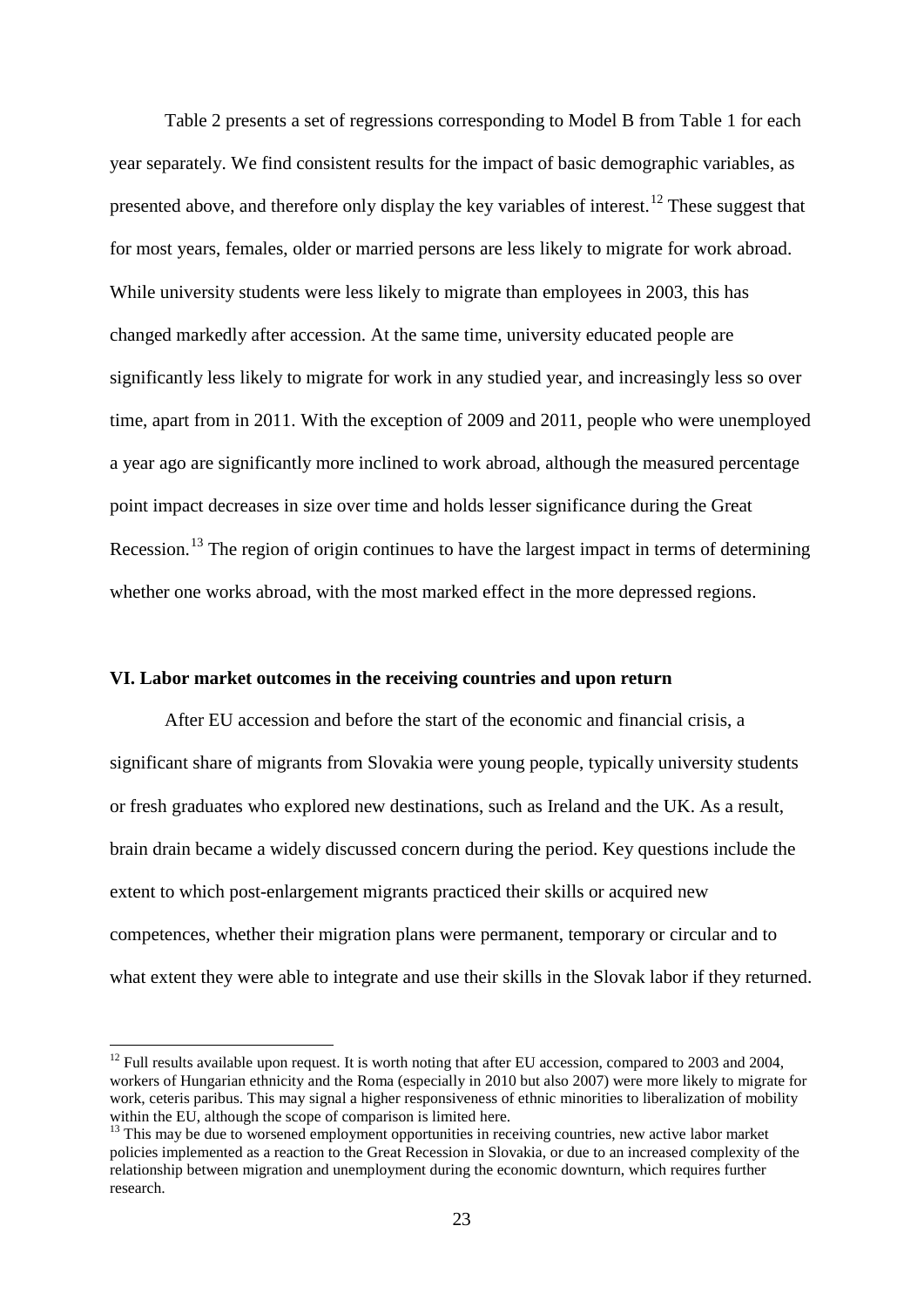As a point of departure, we evaluate the labor market outcomes of post-enlargement migrants in key receiving countries. Due to data availability issues, most of the studies considered EU8 migrants as an aggregate category.<sup>[14](#page-24-1)</sup> We first review such studies, hypothesizing that the Slovak migrants do not significantly deviate from the general patterns observed for EU8 labor migrants in the EU, before complementing them by providing insights into the key patterns observed for Slovak migrants.

A marked feature of post-accession migration to the UK and Ireland, two countries that together with Sweden opened their labor markets immediately with the 2004 enlargement, is a wide mismatch between the level of educational attainment and the jobs taken by EU8 migrants. In the majority of cases, migrants became employed in jobs below their qualifications, paid worse in jobs of a lower quality, working in sectors such as administrative work, tourism, construction, agriculture, elderly care, entertainment and domestic work (Favell 2008; Kahanec and Kureková 2013; Kahanec and Zimmermann 2010; Kahanec 2013; Kahanec 2012; Ciupijus 2011). Interestingly, downskilling seems to have been selective, whereby those with vocational education generally worked in occupations commensurate with their skills, while migrants with tertiary education were more likely to take on jobs in elementary occupations (Pollard, Latorre, and Sriskandarajah 2008). However, for earlier cohorts of EU8 migrants, Drinkwater, Eade, a Garapich (2009) find that a relatively large proportion of those who had arrived between 2000 and 2003 worked in high or intermediate occupations after some time spent in the UK. This suggests that the observed downskilling may be at least in part a temporary phenomenon, as EU8 migrants tend to climb up the occupation ladder with time, consequently improving matching between qualifications and jobs.

<span id="page-25-0"></span> $14$  EU8 refers to the countries that joined the EU in 2004, minus Cyprus and Malta. These are the Czech Republic, Estonia, Hungary, Latvia, Lithuania, Poland, Slovakia, Slovenia. EU2 denotes Bulgaria and Romania, and EU12 denotes EU8, EU2 and Cyprus and Malta together.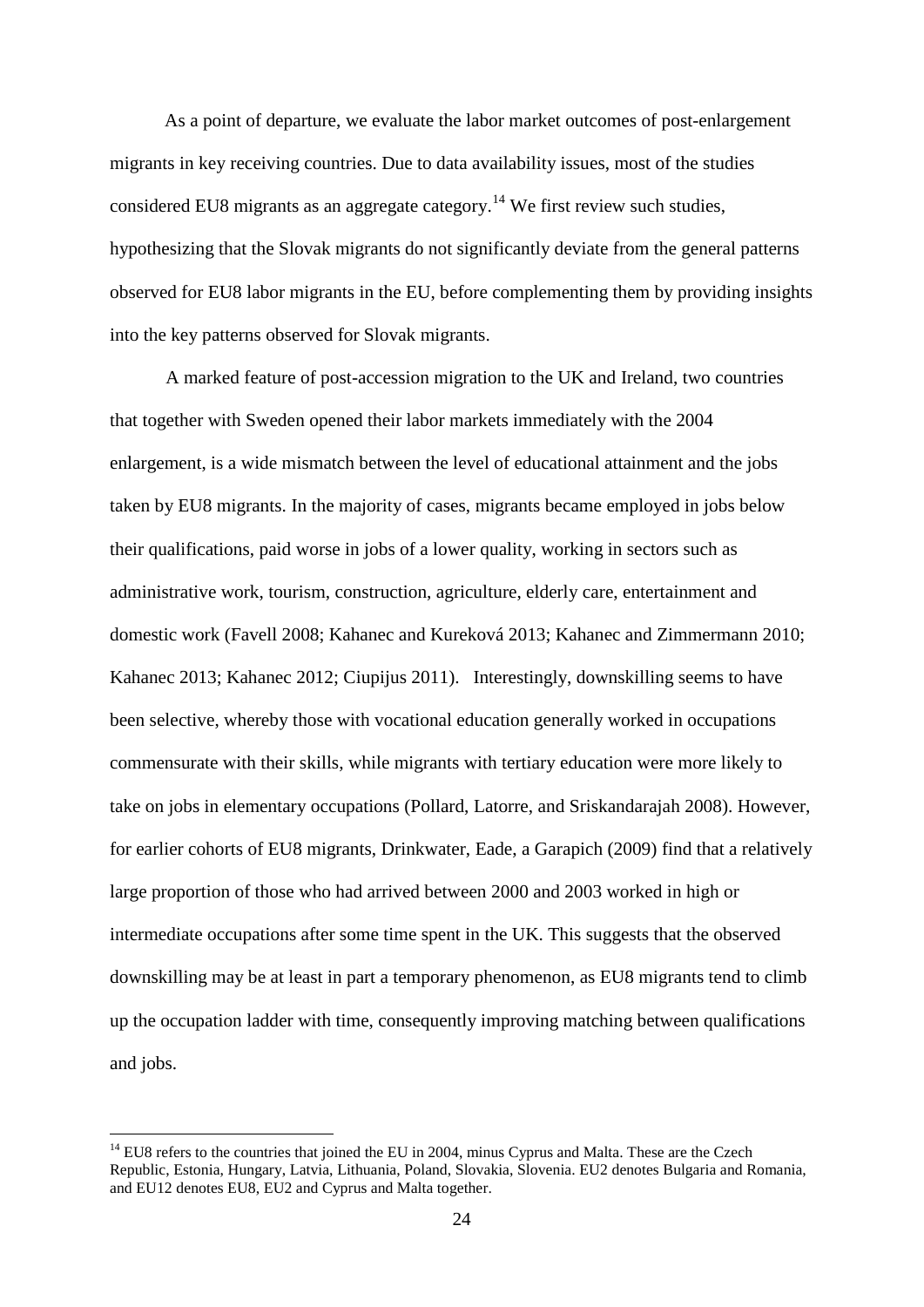The high employment rates of EU8 migrants in the UK corroborate that the vast majority of post-enlargement migrants came there to work. Relatedly, their welfare take up and reliance on benefits has been significantly lower than that of the other native and immigrant groups, even when controlling for demographic characteristics (Dustmann, Frattini, and Halls 2010; Kahanec and Zimmermann 2010; Clark, Drinkwater, and Robinson 2014, this volume). Related to the predominance of low-skilled employment, the earnings of EU8 migrants in the UK were among the lowest relative to other non-EU immigrant groups, controlling for demographic characteristics (Clark and Drinkwater 2008; Drinkwater, Eade, and Garapich 2009; Blanchflower and Lawton).<sup>[15](#page-25-0)</sup> Factors such as sectors of employment, low-skilled occupation or a lack of English language proficiency have been some of the important determinants of the less favorable earning outcomes and often precarious work conditions of EU8 immigrants (Pollard, Latorre, and Sriskandarajah 2008; Clark and Drinkwater 2008; Blanchflower and Lawton; Dustmann and Weiss 2007; Burrell 2010). Additionally, it has been argued that the mismatch between the acquired skill levels and earnings of EU8 migrants can be understood in the context of their own migration strategies, which were short-term with the aim of spending or investing earnings at home rather than abroad (Clark and Drinkwater 2008).

Migration from the EU8 to Ireland followed similar outcomes in many respects. Based on the Irish census, in 2006 (peak of EU8 immigration to Ireland), the majority of EU8 migrants (79%) were at work, and mainly as employees, while only a very small share was self-employed. According to the Quarterly National Household Survey, in the first quarter of 2007, right after Bulgaria and Romania joined the EU but still before the Great Recession, the employment rate (the number of employed over all persons aged 15 years and over) of EU12 immigrants was 84.2%, in contrast to 59.2% for Irish nationals. The unemployment rates for

<span id="page-26-0"></span><sup>&</sup>lt;sup>15</sup> Drinkwater, Eade, and Garapich (2009, 172) in their analysis of LFS data find that average hourly earnings for recent Polish and other EU8 migrants are around £6 which is consistent with the information in the WRS.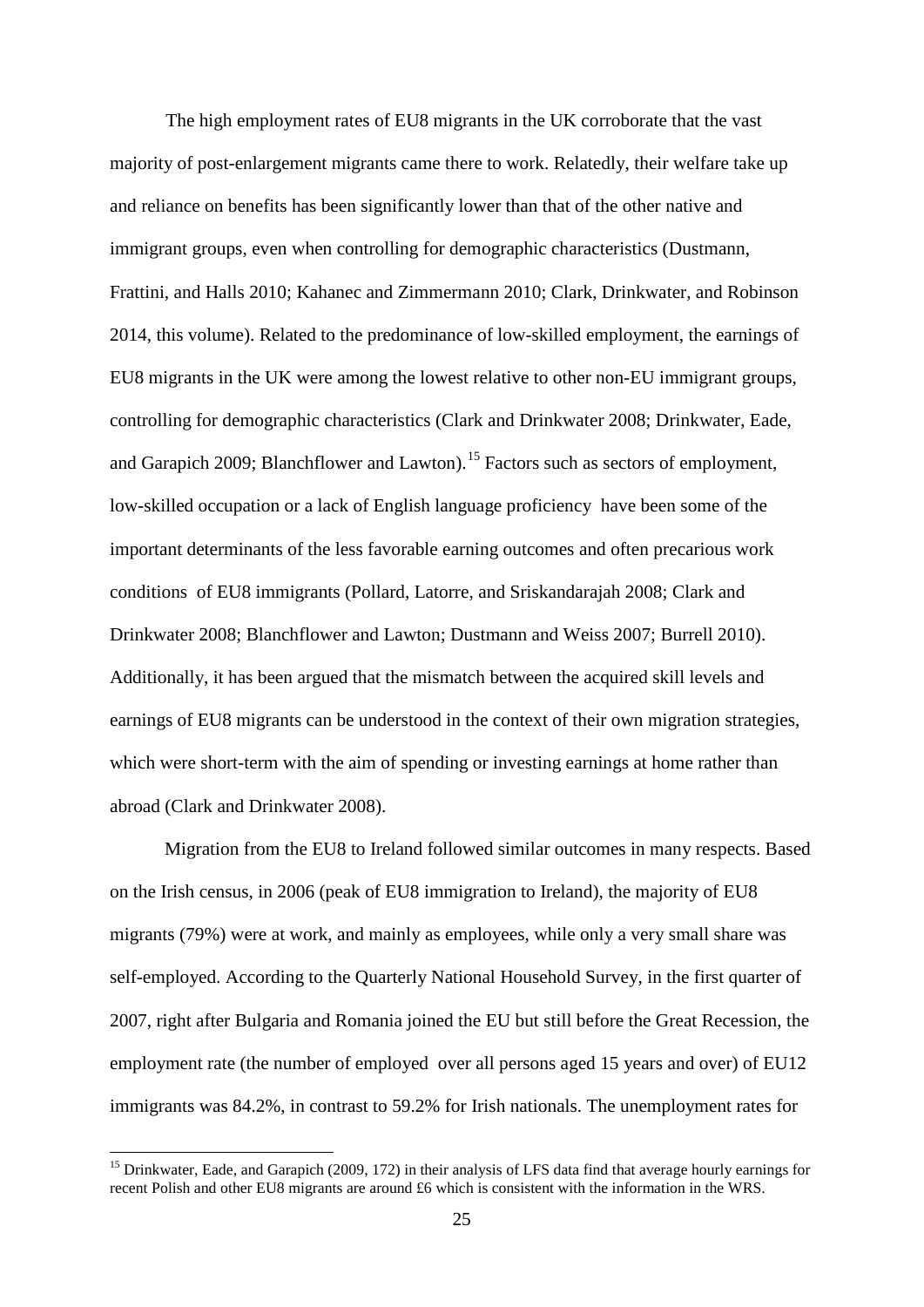the two groups were 5.8% and 4.2%, respectively. During the Great Recession, the employment rate decreased to 62.7% for EU12 immigrants and 50.4% for the natives in the first quarter of 2011. The corresponding figures for unemployment rates were 20.4% and 13.7%. By early 2014, the unemployment rates had decreased to 15.7% for immigrants from EU12 plus Croatia and 11.4% for Irish nationals. In the same period, the employment rates increased to 68.2 for immigrants from EU12 plus Croatia and 51.7% for the natives. These figures indicate that EU12 migrants suffered during the Great Recession disproportionately due to being employed in crisis-sensitive sectors; but a parallel interpretation is that EU12 migrants helped Ireland to absorb negative economic shocks during the Great Recession.

#### *Return migration*

While the debate concerning the length of stay preferences and return patterns of EU8 migrants remains open (Burrell 2010; Cook, Dwyer, and Waite 2011), previous studies regarding Slovak migrants as well as the mapping of migrants' profiles above suggest that young migrants from the new destinations have been returning and their propensity to migrate is currently much lower (Kureková 2011b). However, precise numbers concerning the rate of return and labor market outcomes of return migrants are not readily available (but see Zaiceva and Zimmermann 2014).

We have been able to gather data about the number of jobseekers registered in the Slovak unemployment register by the previous country of employment, along with a number of demographic characteristics, which indirectly helps to map relative 'return into unemployment' to proxy "unemployment rate" of returnees by country of work abroad in a given year. In Table 4, columns B, we show data about return migrants who registered as unemployed with labor office by the country of previous employment between 2009 and 2011. In absolute numbers, it can be seen that most migrants have 'returned to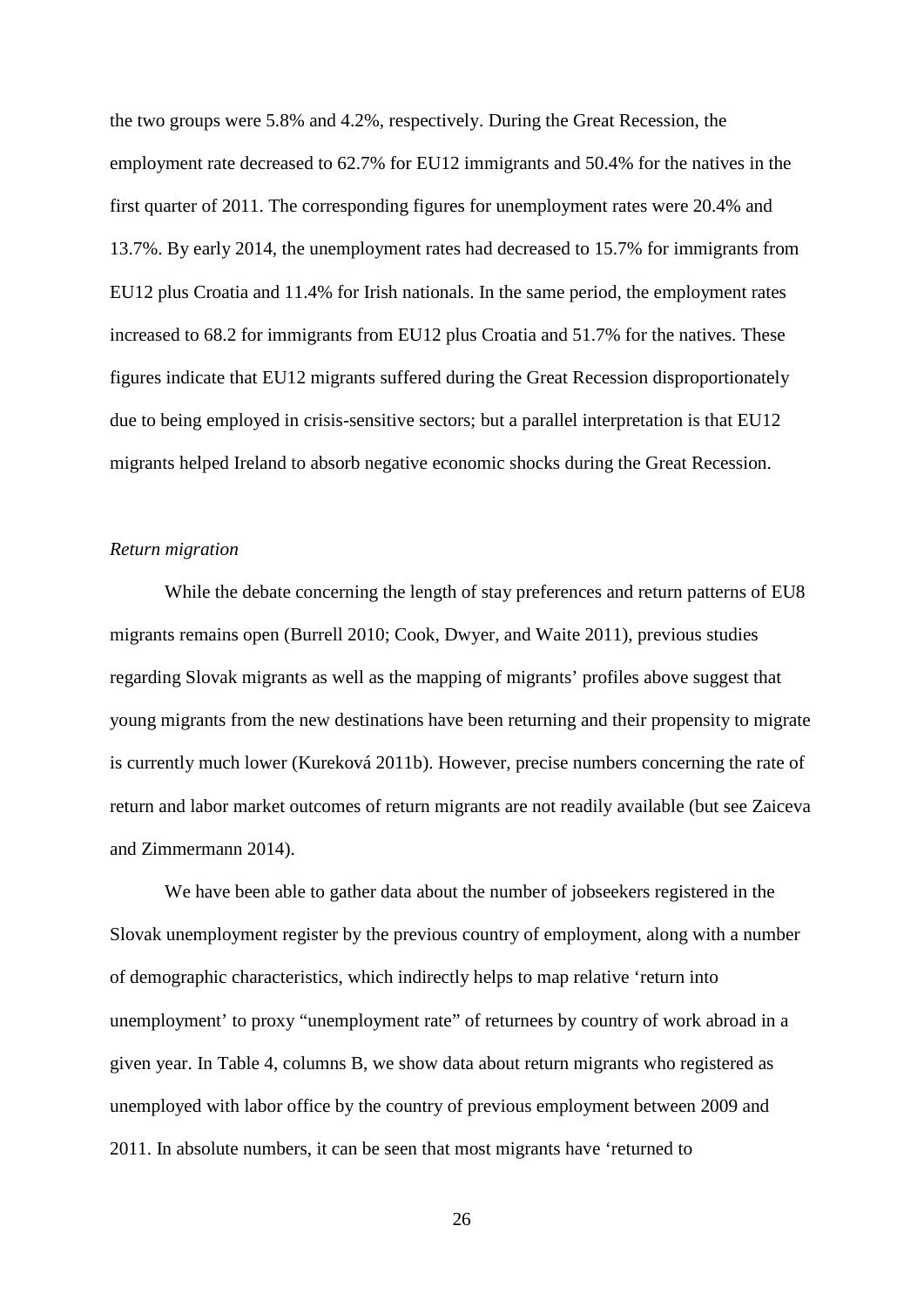unemployment' from the Czech Republic. We measure the relative rate of return into unemployment by calculating the ratio of registered migrant returnees over the total number of Slovak workers in a given destination country ('working abroad' as provided in the Slovak LFS data) plus the number of registered migrant returnees. We also calculate the corresponding unemployment rate among the working population in Slovakia (the last row in Table 4). Apart from Italy and Ireland (only in 2009), the rate of return into registered unemployment from abroad is lower than the corresponding rate for workers in Slovakia. This suggests that EU labor markets absorb Slovak workers well. However, we are unable to capture whether any Slovak migrants claim unemployment in the given host countries<sup>[16](#page-26-0)</sup>, whether returnees prefer not to register as unemployed, and it also could be that best workers with low unemployment probability are overrepresented among migrants.

The rate of return into unemployment however helps us to shed light on a combined effect of labor market performance in the host countries and Slovakia. In particular, we can imply an increasing absorptive capacity of the Austrian labor market (rising inflows of Slovak workers, but little return into unemployment) and a declining absorptive capacity of the Italian, but also German, labor market. In fact, from 2010 to 2011 absorptive capacity deteriorated also in the Czech Republic, Hungary and Ireland. <sup>[17](#page-28-0)</sup> These trends correspond to general labor market developments in these countries during that period, with Italy being affected by the crisis much more significantly than other key destinations, such as Austria; and may also reflect the more recent deterioration in the Czech Republic or Hungary.

<span id="page-28-1"></span><sup>&</sup>lt;sup>16</sup> According to existing evidence, welfare take-up of EU8 migrants is lower than of other migrants groups in the UK (Dustmann, Frattini, and Halls 2010). Jobseeker allowance is the most frequent type of benefit received – in early 2011, 45% of working age benefit claims were for jobseekers allowance (DWP 2012, 8).

<span id="page-28-0"></span><sup>&</sup>lt;sup>17</sup> A related factor could be that returnees from some countries (e.g. Italy) find it more difficult to find employment in Slovakia or elsewhere than returnees from other countries (e.g. Austria).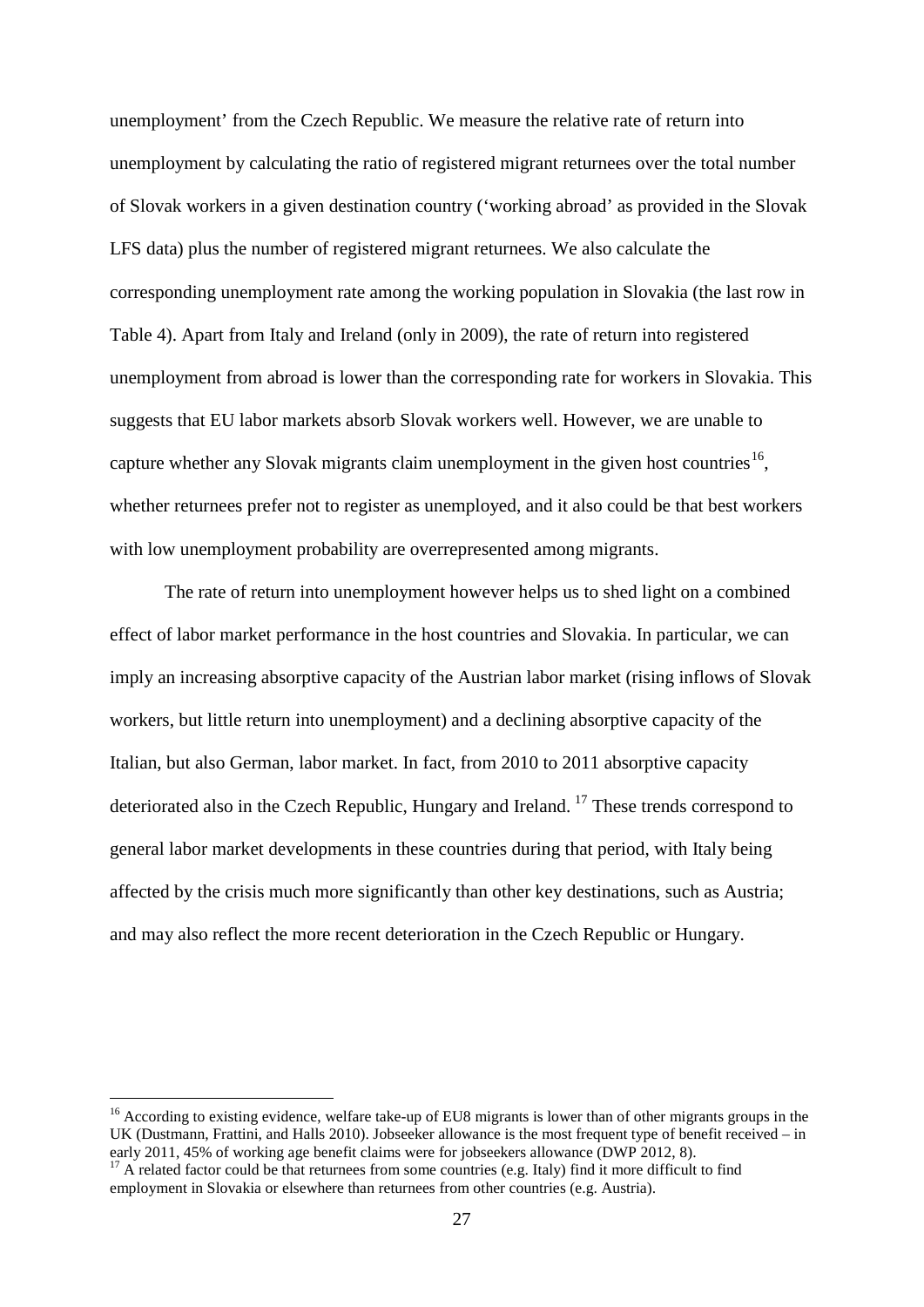|           | 2009                            |                                                  |                                       |                                 | 2010                                                |                                                          | 2011                            |                                                  |                                              |  |
|-----------|---------------------------------|--------------------------------------------------|---------------------------------------|---------------------------------|-----------------------------------------------------|----------------------------------------------------------|---------------------------------|--------------------------------------------------|----------------------------------------------|--|
|           | <b>Working</b><br>abroad<br>(A) | <b>Cumulative</b><br>inflows to UR<br><b>(B)</b> | Unempl<br>ovment<br>rate<br>$B/(A+B)$ | <b>Working</b><br>abroad<br>(A) | <b>Cumulative</b><br>inflows to<br><b>UR</b><br>(B) | <b>Unemp</b><br>loymen<br>t rate<br>$B/(A+$<br>$\bf{B})$ | <b>Working</b><br>abroad<br>(A) | <b>Cumulative</b><br>inflows to UR<br><b>(B)</b> | <b>Unempl</b><br>oyment<br>rate<br>$B/(A+B)$ |  |
| <b>CZ</b> | 49,900                          | 4,867                                            | 8.9%                                  | 52,400                          | 3118                                                | 5.6%                                                     | 43,900                          | 3,517                                            | 7.4%                                         |  |
| HU        | 14,500                          | 1,651                                            | 10.2%                                 | 11,600                          | 552                                                 | 4.5%                                                     | 10,000                          | 828                                              | 7.6%                                         |  |
| UK        | 14,100                          | 1,817                                            | 11.4%                                 | 10,600                          | 1059                                                | 9.1%                                                     | 9,900                           | 978                                              | 9.0%                                         |  |
| IR        | 3,100                           | 447                                              | 12.6%                                 | 3,400                           | 225                                                 | 6.2%                                                     | 1,900                           | 272                                              | 12.5%                                        |  |
| <b>AT</b> | 19,900                          | 620                                              | 3.0%                                  | 23,900                          | 670                                                 | 2.7%                                                     | 26,000                          | 1,087                                            | 4.0%                                         |  |
| DE        | 8,500                           | 584                                              | 6.4%                                  | 6,300                           | 529                                                 | 7.7%                                                     | 5,800                           | 676                                              | 10.4%                                        |  |
| <b>IT</b> | 4,700                           | 895                                              | 16.0%                                 | 3,000                           | 816                                                 | 21.4%                                                    | 3,100                           | 1,057                                            | 25.4%                                        |  |
|           | Working                         | <b>Registered</b><br>unemployed                  | <b>Share</b><br>$B/(A+B)$             | <b>Working</b>                  | <b>Registered</b><br>unemployed                     | <b>Share</b><br>$B/(A+$<br>$\bf{B})$                     | Working                         | <b>Registered</b><br>unemployed                  | <b>Share</b><br>$B/(A+B)$                    |  |
| <b>SK</b> | 2365800                         | 340 243                                          | 12.6%                                 | 2317500                         | 380791                                              | 14.1%                                                    | 2351400                         | 389 264                                          | 14.2%                                        |  |

**Table 4. Relative rate of return into unemployment, 2009-2011**

Note: Early inflows to unemployment registry (column B) are calculated as sum of monthly inflows.

Legend: CZ – Czech Republic, HU – Hungary, UK – United Kingdom, IR – Ireland, AT – Austria, DE – Germany, IT – Italy.

Source: LFS (columns A) and Central Office of Labor, Social Affairs and Family (columns B); Last row: Slovak Statistical Office, own calculations.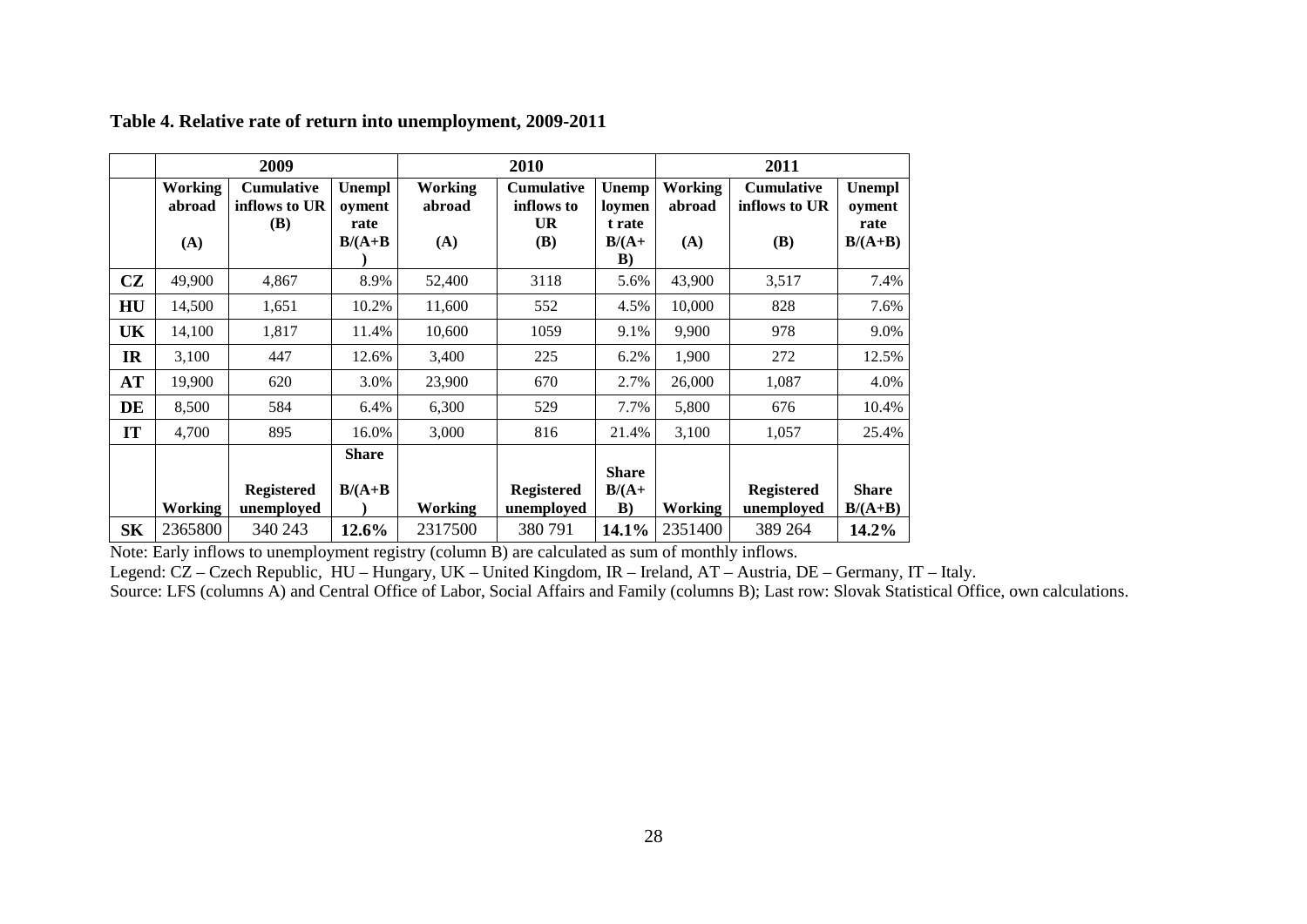Table 5 summarizes some aggregate demographic characteristics of the stock of return migrants in the unemployment register and the characteristics of the outflows in March 2012 (latest available). Most people who have returned and registered with the labor office are young, between 20 and 34 years of age, confirming the hypotheses put forward above that young migrants have been returning. Apprenticeship and secondary education are the most commonly held qualifications of returnees, which corresponds to the description of emigrant education profiles. Most registered returnees were employed in elementary occupations, followed by trades and services and sales. Interestingly, a non-negligible number of people who are highly educated and employed in high-skilled occupations have also returned.

Overall, the chance to integrate into labor market, measured as the share of outflows from the unemployment register relative to the stock of unemployed, is higher for those who are more educated, previously employed in more skilled occupations and the younger/prime age workers. These trends are in line with the overall patterns that the least educated labor market entrants and the elderly are among the most disadvantaged workers (Brožovičová et al. 2013).

While few empirical works have studied how employers value working experience gained abroad, some evidence suggests that it gives a positive signal through demonstrating a set of qualities desirable on the labor market, such as foreign language proficiency, independence or self-initiative (Kureková 2011b; Williams and Baláž 2005).

We finally compare the outflow rates from unemployment registry of return migrants to those of the general population. In March 2012, 13% of the registered stock of unemployed previously employed abroad left the registry (Table 5). This compares to 6.1% outflow rate of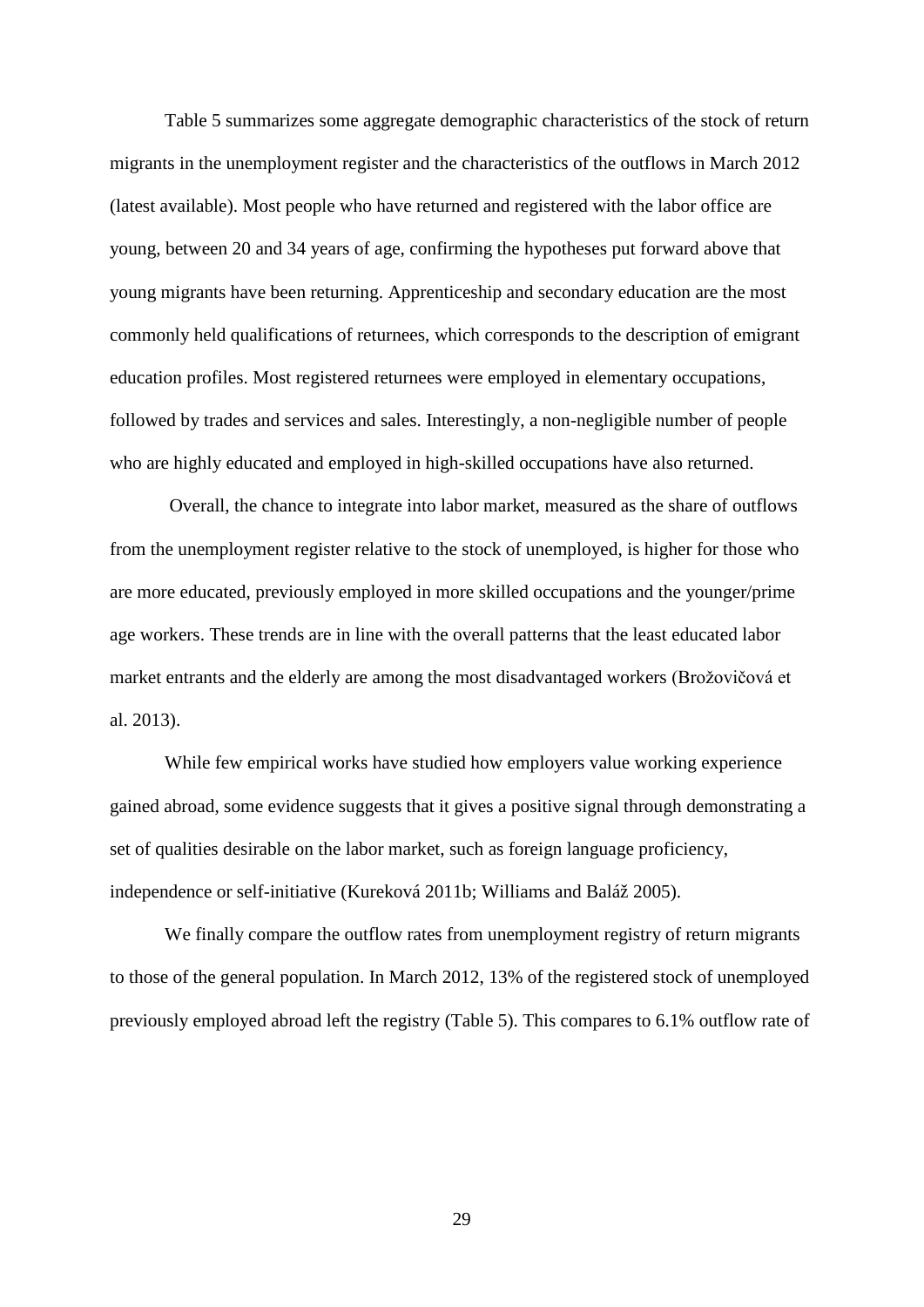total unemployed, <sup>[18](#page-28-1)</sup> which indeed hints at an easier labor market integration of people previously employed abroad.

# *The impact of migration policy and transitional arrangements*

Evaluating the patterns of migration discussed above, we can infer that the particular directionality of labor flows from Slovakia after EU accession was partly affected by the policy framework and selective liberalization of labor markets.<sup>[19](#page-31-0)</sup> Those countries that immediately liberalized their labor markets attracted a rising and significant share of Slovak migrants, especially the young; however, this pattern was also closely connected to the labor demand and working opportunities in these destination countries. Once the opportunities ceased to exist, the number of new arrivals significantly declined and many Slovak migrants returned home or went elsewhere.

On the other hand, Austria and Germany, in spite of restrictions on the free entry of workers applied until May 2011, continued to attract steady (Germany) or strongly growing (Austria) numbers of migrants from Slovakia. This suggests that the transitory policy frameworks were only partially effective. In particular, the structure of labor demand in Austria (i.e. demand in social care sector) strongly matching redundant labor in Slovakia (unemployed middle-aged women) to some extent overrode the transitional arrangements, which were in fact adapted to facilitate inflows of social care workers.

<sup>&</sup>lt;sup>18</sup> In March 2012, Slovakia had 408,404 registered unemployed, in that month 25,096 deregistered yielding outflow rate of 6.1%. Source: Central Office of Labor, Social Affairs and Family, March 2012, registered unemployment statistics.

<span id="page-31-0"></span><sup>&</sup>lt;sup>19</sup> See Kahanec, Pytlíková and Zimmermann (2014), for a discussion about the effects of transitional arrangements.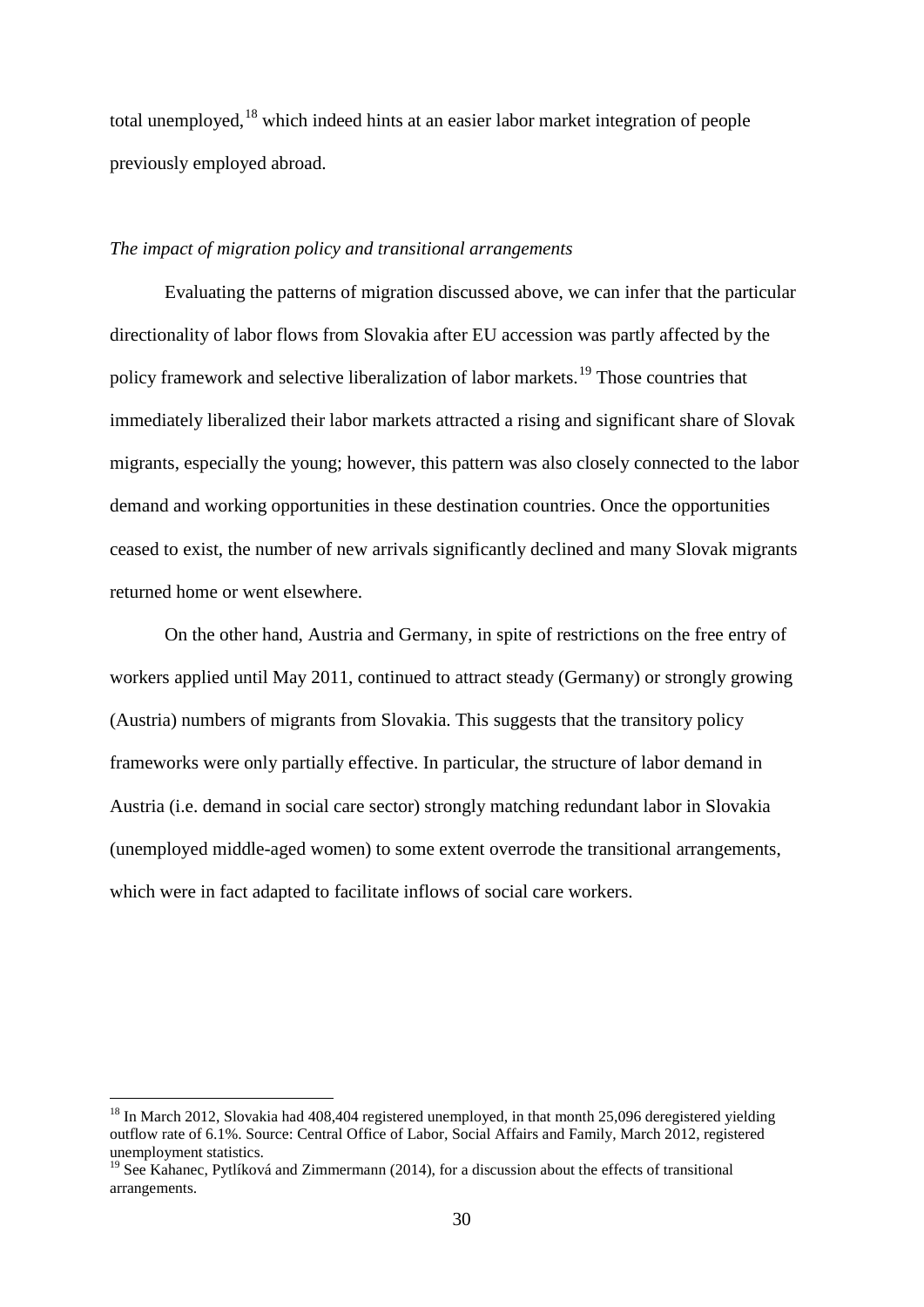# **Table 5. Outflow from unemployment register of return migrants, March 2012**

# **Up to <sup>19</sup> 20-24 25-29 30-34 35-39 40-44 45-49 Above 50 Total returnees** Stock 458 1730 1388 1092 845 796 845 1294 8448 Outflow 24 | 222 | 234 | 158 | 125 | 73 | 80 | 142 | 1058 Outflow share on stock 5% 13% 17% 14% 15% 9% 9% 11% 13%

## *By age*

# *By level of education*

|                             | Unfinished<br>primary or<br>without<br>education | <b>Finished</b><br>primary | Apprenticesh<br>ip | <b>Secondary</b><br>vocation without<br>maturita | <b>Full secondary</b><br>with maturita | <b>Full secondary</b><br>general with<br>maturita | <b>Full secondary</b><br>vocational with<br>maturita | <b>Higher</b> | University | PhD | Total<br>returnees |
|-----------------------------|--------------------------------------------------|----------------------------|--------------------|--------------------------------------------------|----------------------------------------|---------------------------------------------------|------------------------------------------------------|---------------|------------|-----|--------------------|
| Stock                       | 194                                              | 1277                       | 2814               | 42                                               | 1340                                   | 433                                               | 1564                                                 | 223           | 554        |     | 8448               |
| Outflow                     |                                                  | 76                         | 353                |                                                  | 186                                    | 56                                                | 232                                                  | 31            | 114        |     | 1058               |
| Outflow (share)<br>on stock | 3%                                               | 6%                         | 13%                | 10%                                              | 14%                                    | 13%                                               | 15%                                                  | 14%           | 21%        | 0%  | 13%                |

# *By level of occupation*

|                           | <b>Managers</b> | <b>Professionals</b> | <b>Technical</b><br>&<br><b>Associate</b><br><b>Professio</b><br>nals | Clerical | Service &<br><b>Sales</b> | <b>Skilled</b><br>agriculture | Crafts &<br>trades | <b>Operators</b> | Elemen<br>tary | <b>Unclassifi</b><br>ed | <b>Total</b><br>returnees |
|---------------------------|-----------------|----------------------|-----------------------------------------------------------------------|----------|---------------------------|-------------------------------|--------------------|------------------|----------------|-------------------------|---------------------------|
| Stock                     | 35              | 71                   | 306                                                                   | 253      | 682                       | 112                           | 938                | 636              | 3093           | 2322                    | 8448                      |
| Outflow                   |                 |                      | 45                                                                    | 42       | 133                       | 28                            | 111                | 73               | 335            | 265                     | 1058                      |
| Outflow share<br>on stock | 31%             | 21%                  | 15%                                                                   | 17%      | 20%                       | 25%                           | 12%                | 11%              | $1\%$          | 11%                     | 13%                       |

Source: Central Office of Labor, Social Affairs and Family, own calculations.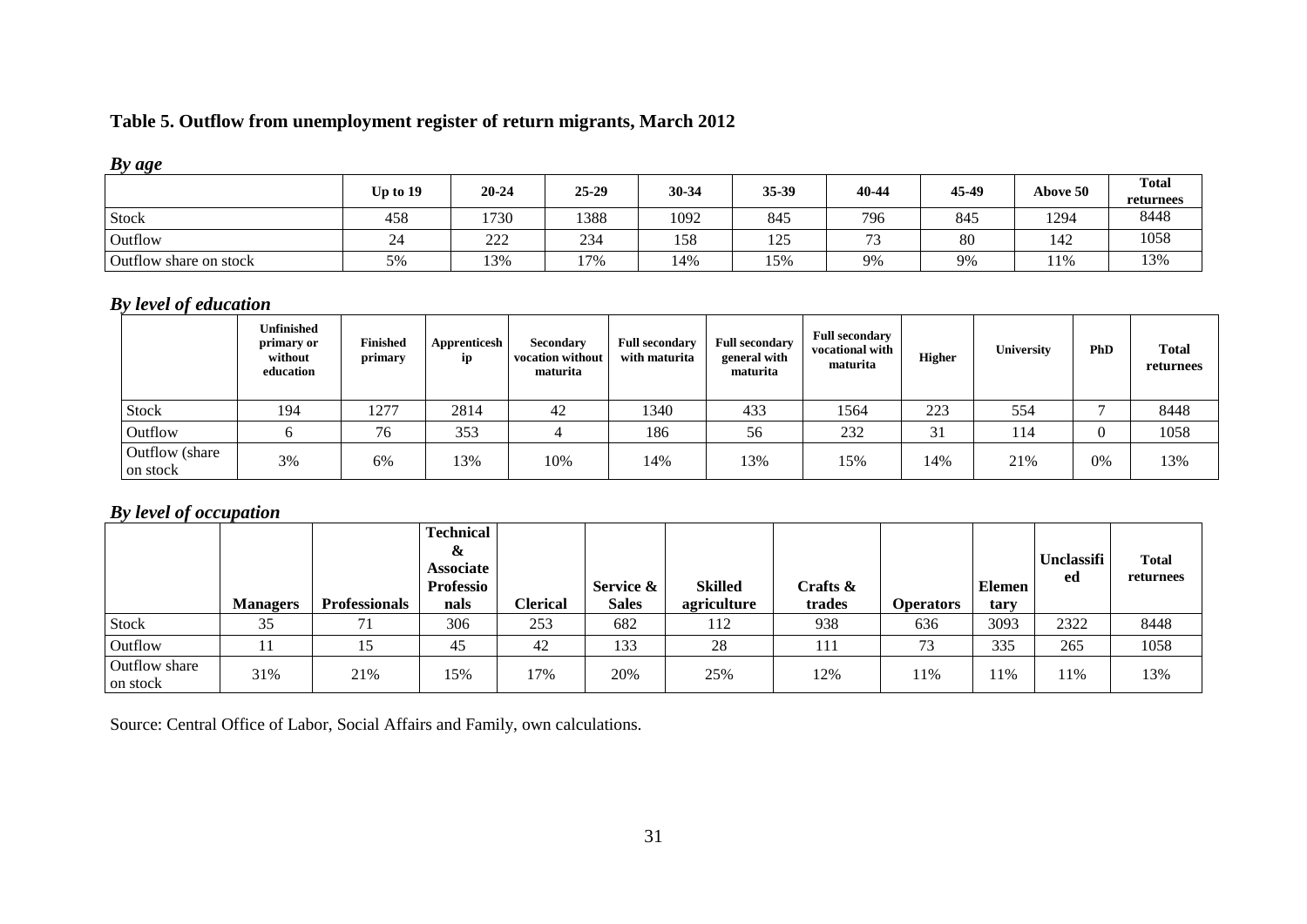#### **VI. Conclusions**

This paper evaluates the dynamics of migration flows between Slovakia and the rest of the EU following Slovakia's accession in 2004, as well as during the Great Recession. We review available data and studies on migration flows and provide our own analysis of the selectivity of Slovak migrants over time. We shed light on the interaction of migration trends with the economic and social trajectory of the country and the potentials for enhanced allocative efficiency and brain gain, or alternatively the risk of brain drain, ensuing from out-migration and return migration.

We find that labor mobility serves as an important adjustment mechanism in the country and more generally in the EU labor market. We observe multiple shifts of migrant profiles reflecting shifting economic and social asymmetries, but also policy changes, before and during the Great Recession. When conditions in the main receiving countries worsened, migration flows declined and redirected to other destination countries with more favorable labor market opportunities. In particular, migration to Ireland and the UK, which were among the first in the EU to have been stricken by the crisis, declined, whereas migration to the less affected labor markets, such as Austria, increased. This has been reflected in a changed profile of labor migrants, away from the young and university students to the breadwinner profile of emigrants.

The outflow of the young and well-educated migrants declined during the Great Recession. We conjecture that due to the short-term nature of post-accession migration, no massive brain waste occurred; however, given that young migrants mainly took up employment in low-skilled jobs, whereby the contribution to their substantive skills development was limited (although they possibly still developed useful soft skills and were in a better position compared to the counterfactual of staying back home), we cannot exclude some waste of their potential.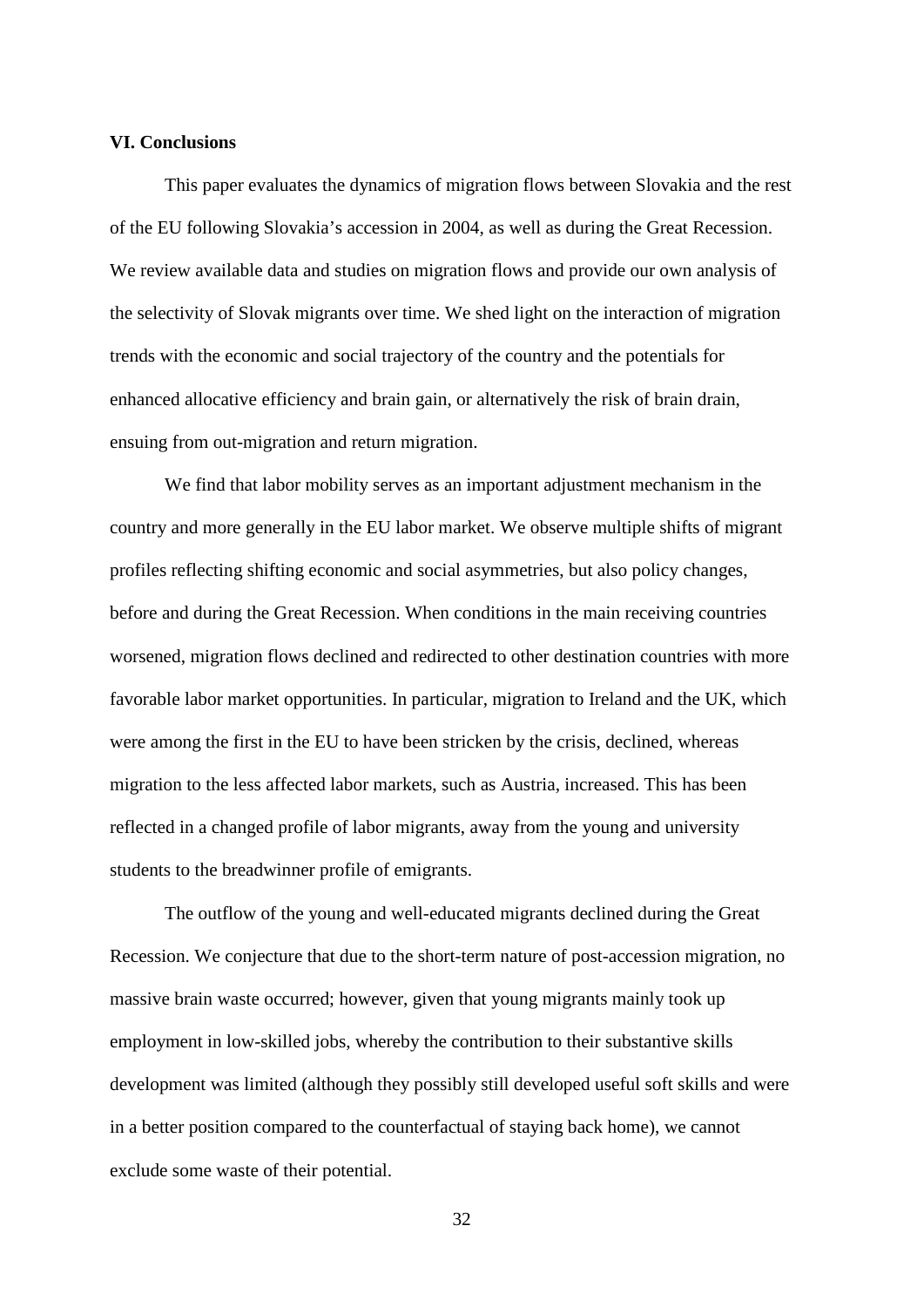Towards the late-2000s, migrant profiles 'aged' hand in hand with a decline in the outflow of youth to the UK and Ireland and a rise in the outflows to Austria, which attracts mainly aged female workforce into the personal and social care services. Demand in this sector in Austria has been more robust, and perhaps countercyclical, with respect to the Great Recession and able to absorb a significant share of particularly female labor. This shift has also marked a reallocation of migrants across sectors during the Great Recession, away from operators and elementary occupations and into services and sales. Overall, while emigration rates from Slovakia declined due to economic downturn in the main receiving countries, they have remained above the pre-accession levels thus far.

In an analysis of the determinants of out-migration from Slovakia to the rest of the EU, we find that whereas individual demographic characteristics mattered for the selectivity of migration, the conditions in the region of origin have had a significant impact on the propensity to work abroad, with less affluent regions pushing labor force on a migration trajectory. Unemployment status is shown to be a significant predictor of migration, although its net impact has declined over time. This analysis also indicates that migration flows respond to economic shocks in Slovakia and receiving countries.

While measuring return migration and the integration of return migrants is precluded by the lack of data, we infer some trends by combining data in destination countries and administrative data concerning registered jobseekers who had worked abroad. We find that the chances of individuals previously working abroad exiting the unemployment registry are higher for those who are more educated, worked in more skilled occupations and of younger age. We also find that receiving labor markets less affected by the crisis (e.g. Austria) were able to absorb growing numbers of Slovak migrants, while those more significantly affected by the crisis (e.g. Italy) were shedding immigrant labor from Slovakia.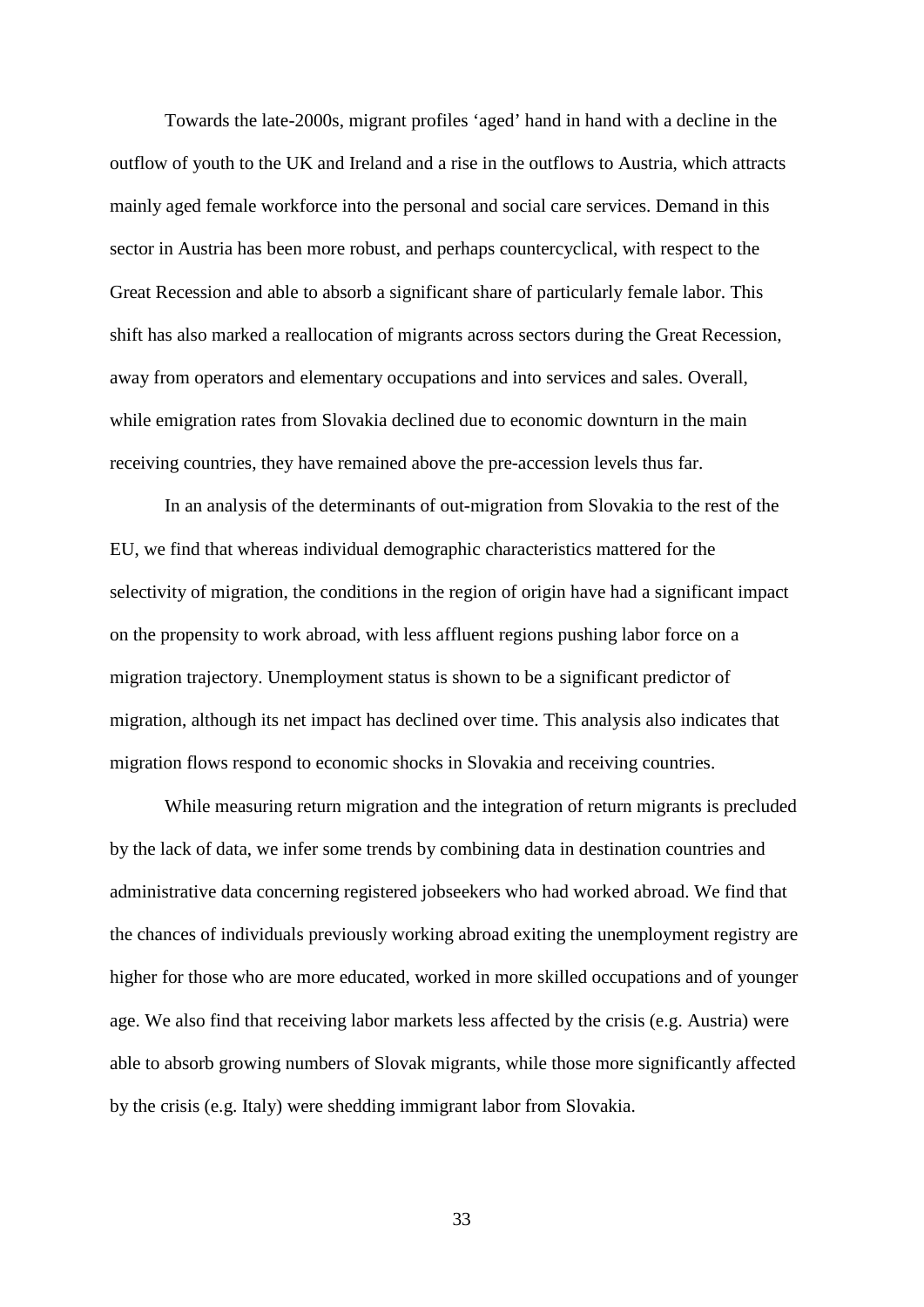In sum, while transitional arrangements restricting free mobility to some EU member states have partly affected migration flows, we argue that migration flows between Slovakia and the rest of the EU adjusted flexibly to the changing conditions of supply and demand at home and abroad. Against the background of a relatively liberal labor market regulation in Slovakia and liberalized access to labor markets in other EU member states, this adjustment concerned both the directionality and composition of migration flows. Overall, we conclude that free movement of labor and post-accession mobility of Slovak workers have served as an important adjustment mechanism during the Great Recession.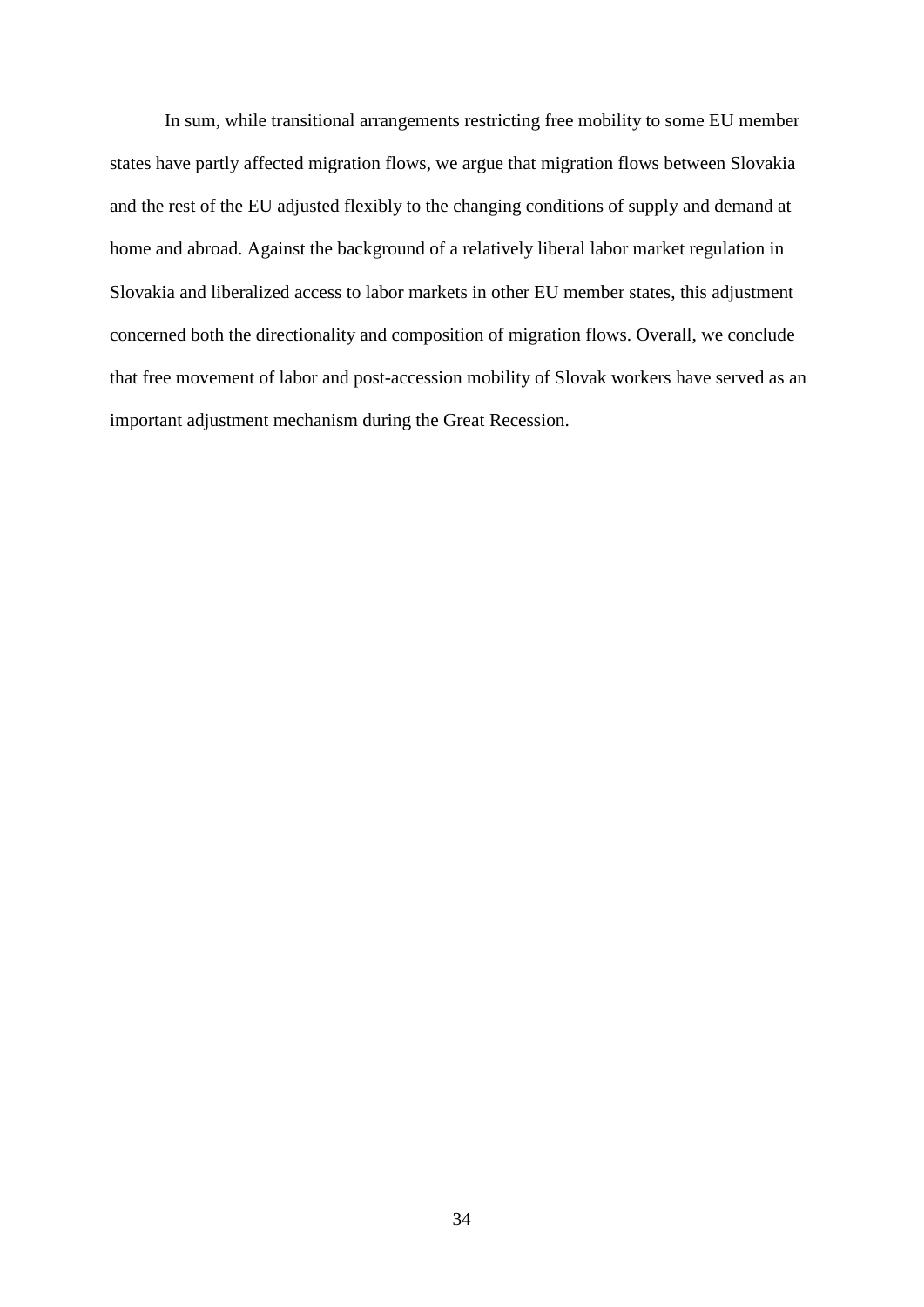### **Bibliography**

- Anacka, Marta, Agnieszka Fihel, and Pawel Kaczmarczyk. 2014. "Migration as an Asset? Polish Returnees at the Time of the Crisis." In *Migration and the Great Recession: Adjustments in the Labour Market of an Enlarged European Community'*, edited by Martin Kahanec and Klaus F. Zimmermann. Springer Verlag.
- Bahna, Miloslav. 2012a. *Migrácia zo Slovenska po vstupe do Európskej únie*. Bratislava: Veda.
- -. 2012b. "Slovak Care Workers in Austria: Household Migration Strategy or Product of Austrian Welfare Policies?" Under review. Ústavný seminár Sociologického ústavu SAV.
	- http://www.sociologia.sav.sk/cms/uploaded/1385\_attach\_seminar\_opatrovatelky2011. pdf.
- ———. 2012c. "Intra-EU Migration from Slovakia." *European Societies*, July, 1–20. doi:10.1080/14616696.2012.707669.
- Blanchflower, David.G., and Helen Lawton. "The Impact of the Recent Expansion of the EU on the UK Labor Market." *EU Labor Markets After Post-Enlargement Migration*, 181–215.
- Brožovičová, Klára, Brian Fabo, Martin Kahanec, and Vera Messing. 2013. *Overview of the Labour Market Situation of Low-Educated and Roma Population and Regulations Affecting Their Employment*. CELSI Research Report 4. Bratislava: CELSI. http://ideas.repec.org/p/cel/report/4.html.
- Burrell, Kathy. 2010. "Staying, Returning, Working and Living: Key Themes in Current Academic Research Undertaken in the UK on Migration Movements from Eastern Europe." *Social Identities* 16 (3): 297–308. doi:10.1080/13504630.2010.482401.
- Ciupijus, Zinovijus. 2011. "Mobile Central Eastern Europeans in Britain: Successful European Union Citizens and Disadvantaged Labour Migrants?" *Work, Employment & Society* 25 (3): 540–50. doi:10.1177/0950017011407962.
- Clark, Ken, and Stephen Drinkwater. 2008. "The Labour-Market Performance of Recent Migrants." *Oxford Review of Economic Policy* 24 (3): 496–517.
- Clark, Ken, Stephen Drinkwater, and Catherine Robinson. 2014. "Free Movement of Workers in an Enlarged European Union: Institutional Underpinnings of Economic Adjustment." In *Migration and the Great Recession: Adjustments in the Labour Market of an Enlarged European Community'*, edited by Klaus F. Zimmermann and Martin Kahanec. Springer Verlag.
- Cook, Joanne, Peter Dwyer, and Louise Waite. 2011. "The Experiences of Accession 8 Migrants in England: Motivations, Work and Agency." *International Migration* 49 (2): 54–79.
- Drinkwater, S., J. Eade, and M. Garapich. 2009. "Poles Apart? EU Enlargement and the Labour Market Outcomes of Immigrants in the United Kingdom." *International Migration* 47 (1): 161–90.
- Dustmann, Christian, Tommaso Frattini, and Caroline Halls. 2010. "Assessing the Fiscal Costs and Benefits of A8 Migration to the UK\*." *Fiscal Studies* 31 (1): 1–41.
- Dustmann, Christian, and Y. Weiss. 2007. "Return Migration: Theory and Empirical Evidence from the UK." *British Journal of Industrial Relations* 45 (2): 236–56.
- DWP. 2012. *Nationality at Point of National Insurance Number Registration of DWP Benefit Claimants: February 2011 Working Age Benefits*. Department for Work and Pensions, UK.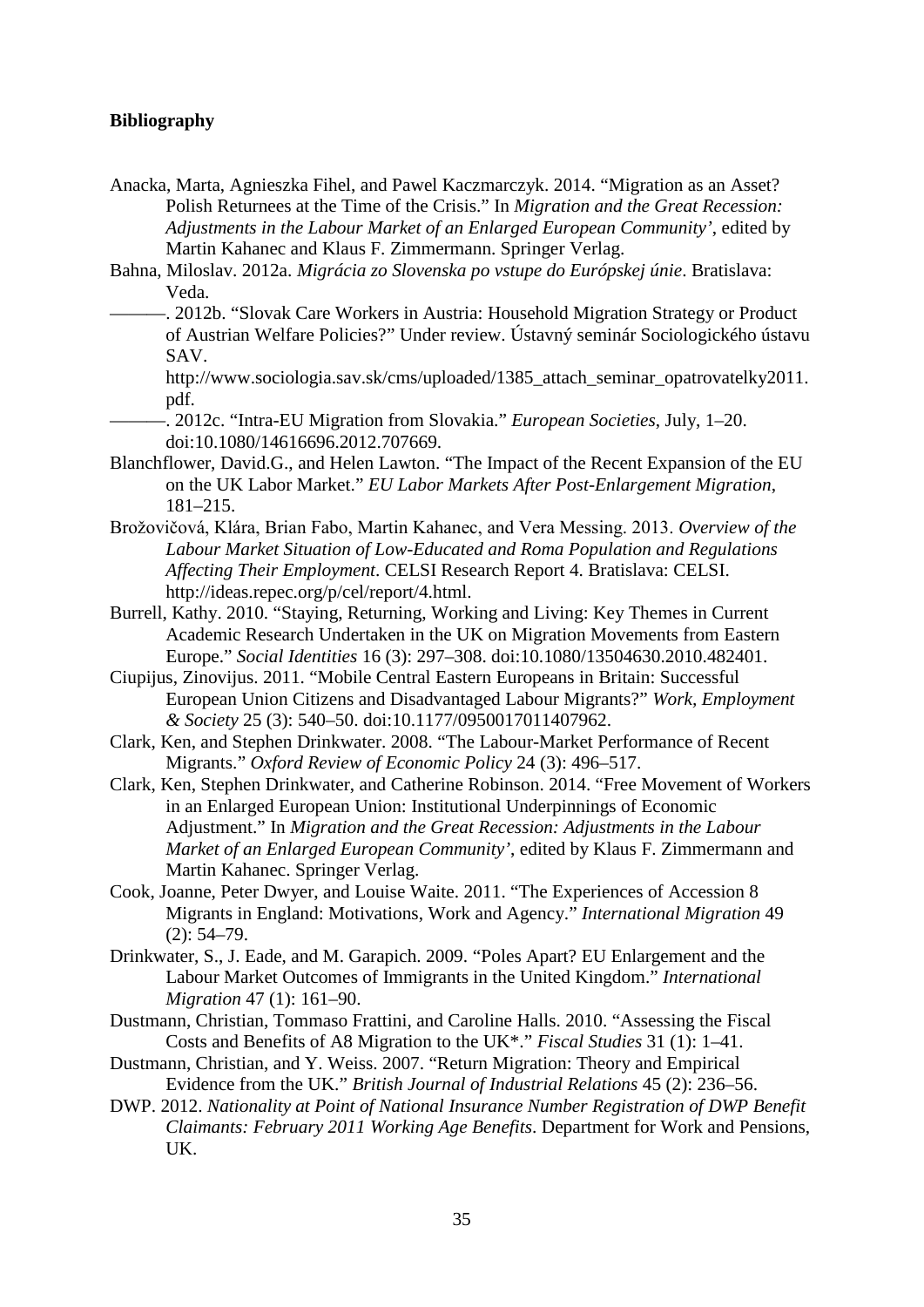https://www.gov.uk/government/uploads/system/uploads/attachment\_data/file/196677 /nat\_nino\_regs.pdf.

- Elsner, Benjamin. 2013. "Does Emigration Benefit the Stayers? Evidence from EU Enlargement." *Journal of Population Economics* 26 (2): 531–53. doi:10.1007/s00148- 012-0452-6.
- Favell, A. 2008. "The New Face of East–West Migration in Europe." *Journal of Ethnic and Migration Studies* 34 (5): 701–16.
- Fertig, Michael, and Christoph Schmidt. 2001. "First-and Second-Generation Migrants in Germany-What Do We Know and What Do People Think?" *IZA Discussion Paper No. 286*. http://papers.ssrn.com/sol3/papers.cfm?abstract\_id=267223.
- Fidrmuc, Jan. 2004. "Migration and Regional Adjustment to Asymmetric Shocks in Transition Economies." *Journal of Comparative Economics* 32 (2): 230–47.
- Gelvicka, Marcela. 2009. "Robotníci Z Írska Chcú Pracovať Na Našich Stavbách (Workers from Ireland Want to Work on Our Construction Sites)." *Www.sme.sk*. http://www.sme.sk/c/4891389/robotnici-z-irska-chcu-pracovat-na-nasichstavbach.html.
- Gerdes, and Eskil Wadensjö. 2014. "Returning Home at Times of Trouble? Return Migration of EU Enlargement Migrants during the Crisis." In *Migration and the Great Recession: Adjustments in the Labour Market of an Enlarged European Community'*, edited by Martin Kahanec and Klaus F. Zimmermann. Springer Verlag.
- Hatton, Timothy J. 2005. "Explaining Trends in UK Immigration." *Journal of Population Economics* 18 (4): 719–40.
- Hlinčíková, Miroslava, Daniela Lamačková, and Martina Sekulová. 2011. *Migranti a Migrantky Na Trhu Práce v SR - Identifikácia a Prekonávanie Bariér Diskriminácie*. Bratislava: Inštitút pre verejné otázka (IVO). http://www.ivo.sk/buxus/docs//publikacie/subory/Migranti\_a\_migrantky\_na\_trhu\_pra ce.pdf.
- Holland, Dawn, Tatiana Fic, Pawel Paluchowski, Ana Rincon-Aznar, and Lucy Stokes. 2011. "Labour Mobility within the EU–The Impact of Enlargement and Transitional Arrangements." *National Institute of Economic and Social Research Discussion Paper*, no. 379. http://niesr.ac.uk/sites/default/files/publications/050811\_152043.pdf.
- Jurajda, Štěpán, and Katherine Terrell. 2009. "Regional Unemployment and Human Capital in Transition Economies." *Economics of Transition* 17 (2): 241–74. doi:10.1111/j.1468- 0351.2009.00351.x.
- Kahanec, Martin. 2012. *Skilled Labor Flows: Lessons from the European Union*. Report under the World Bank ASEAN Labor Markets program, also IZA Research Report no. 49.
	- ———. 2013. "Labor Mobility in an Enlarged European Union." In *International Handbook on the Economics of Migration*, edited by Amelie F. Constant and Klaus F. Zimmermann, 137–52. Edward Elgar Publishing.
- Kahanec, Martin, and Brian Fabo. 2013. "Migration Strategies of the Crisis-Stricken Youth in an Enlarged European Union." *Transfer: European Review of Labour and Research* 19 (3): 365–80.
- Kahanec, Martin, and Lucia Kureková. 2013. "European Union Expansion and Migration." Edited by Immanuel Ness. *The Encyclopedia of Global Human Migration*. Wiley-Blackwell Publishing.
- Kahanec, Martin, Mariola Pytlikova, and Klaus F. Zimmermann. 2014 (forthcoming). "Free Movement of Workers in an Enlarged European Union: Institutional Underpinnings of Economic Adjustment." In *Migration and the Great Recession: Adjustments in the*